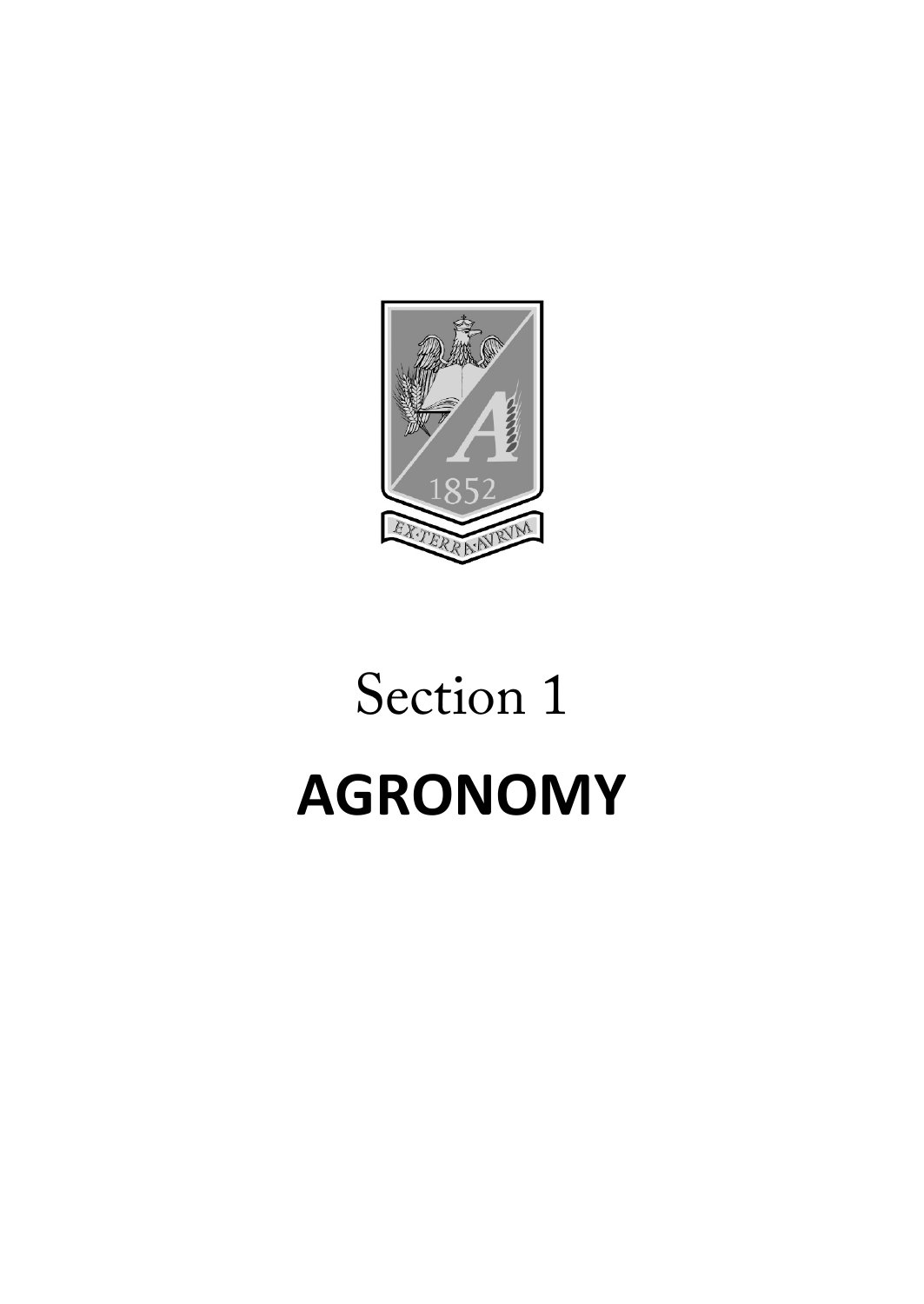## **SCIENTIFIC COMMITTEE**

- Sinisa BERJAN University of East Sarajevo, Bosnia and Herzegovina
- Dimitrios BILALIS Agricultural University of Athens, Greece
- Iovu-Adrian BIRIŞ University of Agronomic Sciences and Veterinary Medicine of Bucharest, Romania
- Lancelot BUTTERS University of Central Lancashire, United Kingdom
- Raimundo CABRERA University of La Laguna, Phytopathology Unit, Spain
- Costică CIONTU University of Agronomic Sciences and Veterinary Medicine of Bucharest, Romania
- Sorin Mihai CÎMPEANU University of Agronomic Sciences and Veterinary Medicine of Bucharest, Romania
- Stelica CRISTEA University of Agronomic Sciences and Veterinary Medicine of Bucharest, Romania
- Ionela DOBRIN University of Agronomic Sciences and Veterinary Medicine of Bucharest, Romania
- Mihail DUMITRU Research and Development Institute for Soil Science, Agrochemistry and Environmental Protection of Bucharest, Romania
- Lenuța Iuliana EPURE University of Agronomic Sciences and Veterinary Medicine of Bucharest, Romania
- Senol Zafer ERDOGAN Konya Food and Agriculture University, Turkey
- André FALISSE University of Liège, Gembloux Agro-Bio Tech, Belgium
- Cristian HERA Romanian Academy, Romania
- Beatrice-Michaela IACOMI University of Agronomic Sciences and Veterinary Medicine of Bucharest, Romania
- Cristian IACOMI University of Agronomic Sciences and Veterinary Medicine of Bucharest, Romania
- Leonard ILIE University of Agronomic Sciences and Veterinary Medicine of Bucharest, Romania
- Florin IMBREA Banat University of Agricultural Sciences and Veterinary Medicine "King Mihai I of Romania" from Timişoara, Romania
- Viorel ION University of Agronomic Sciences and Veterinary Medicine of Bucharest, Romania
- Mohsen JANMOHAMMADI University of Maragheh, East Azarbaijan, Iran
- Gheorghe JIGĂU State University of Moldova, Republic of Moldova
- Gerard JITĂREANU "Ion Ionescu de la Brad" University of Agricultural Sciences and Veterinary Medicine of Iaşi, Romania
- Maria JOIȚA-PĂCUREANU National Agricultural Research and Development Institute Fundulea, Romania
- Yalcin KAYA Trakya University, Plant Breeding Research Center, Turkey
- Roxana Maria MADJAR University of Agronomic Sciences and Veterinary Medicine of Bucharest, Romania
- Doru-Ioan MARIN University of Agronomic Sciences and Veterinary Medicine of Bucharest, Romania
- Mircea MIHALACHE University of Agronomic Sciences and Veterinary Medicine of Bucharest, Romania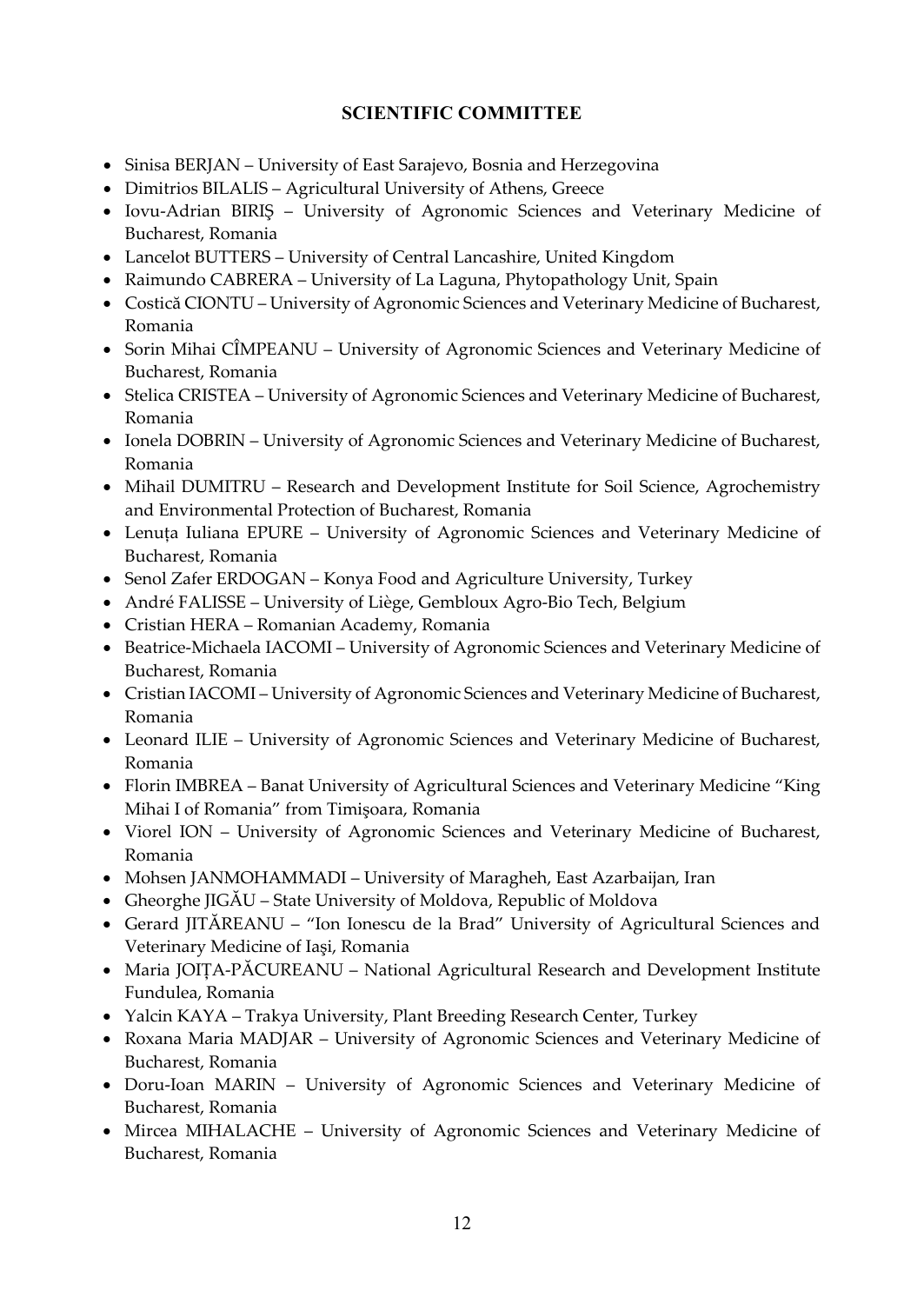- Ioan PĂCURAR University of Agricultural Sciences and Veterinary Medicine Cluj-Napoca, Romania
- Aurelian PENESCU University of Agronomic Sciences and Veterinary Medicine of Bucharest, Romania
- Françoise PICARD-BONNAUD University of Angers, France
- Teodor ROBU "Ion Ionescu de la Brad" University of Agricultural Sciences and Veterinary Medicine of Iaşi, Romania
- Gheorghe Valentin ROMAN University of Agronomic Sciences and Veterinary Medicine of Bucharest, Romania
- Mihail RURAC State Agrarian University of Moldova, Republic of Moldova
- Teodor RUSU University of Agricultural Sciences and Veterinary Medicine of Cluj-Napoca, Romania
- Dumitru Ilie SĂNDOIU University of Agronomic Sciences and Veterinary Medicine of Bucharest, Romania
- Philippe SIMONEAU University of Angers, France
- Vasilica STAN University of Agronomic Sciences and Veterinary Medicine of Bucharest, Romania
- Lizica SZILAGYI University of Agronomic Sciences and Veterinary Medicine of Bucharest, Romania
- Marin ŞTEFAN University of Craiova, Romania
- David C. WEINDORF Texas Tech University, USA
- Hristina YANCHEVA Agricultural University of Plovdiv, Bulgaria

### **ORGANIZING COMMITTEE**

- Costică CIONTU
- Lenuța Iuliana EPURE
- Mircea MIHALACHE
- Viorel ION
- Doru Ioan MARIN
- Leonard ILIE
- Adrian Gheorghe BĂȘA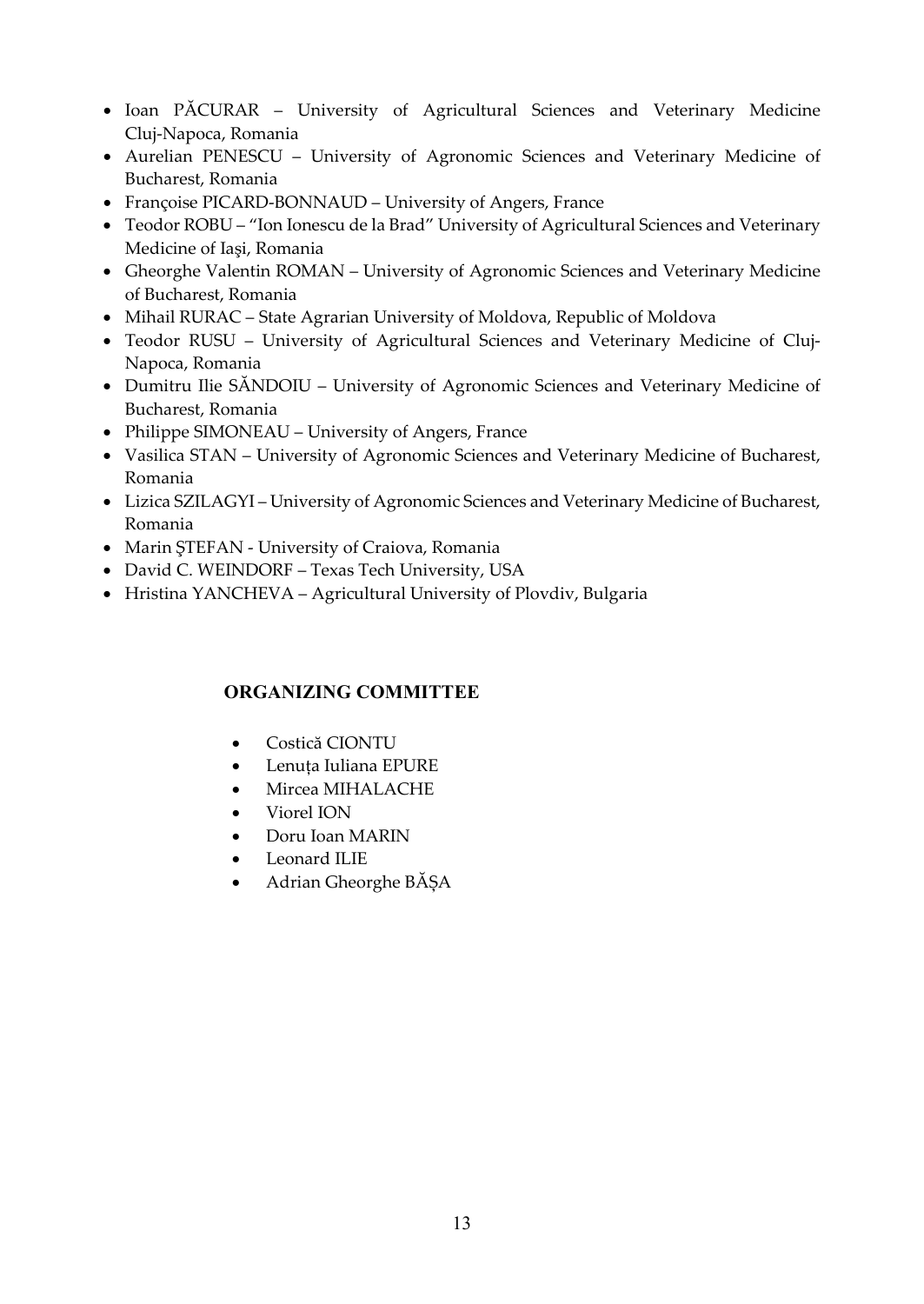# **SECTION 1 – AGRONOMY**

*Agronomy Section Chairman: Prof. Dr. Viorel ION*

*Agronomy Section Raporteurs: Prof. Dr. Mircea MIHALACHE Prof. Dr. Costică CIONTU*

## **University of Agronomic Sciences and Veterinary Medicine of Bucharest Faculty of Agriculture**

*\_\_\_\_\_\_\_\_\_\_\_\_\_\_\_\_\_\_\_\_\_\_\_\_\_\_\_\_\_\_\_\_\_\_\_\_\_\_\_\_\_\_\_\_\_\_*

**E-mail:** [agricultureforlife@usamv.ro;](mailto:agricultureforlife@usamv.ro) agronomyjournal.usamv.ro **Web:** [http://agricultureforlife.usamv.ro;](http://agricultureforlife.usamv.ro/) http://agro-bucuresti.ro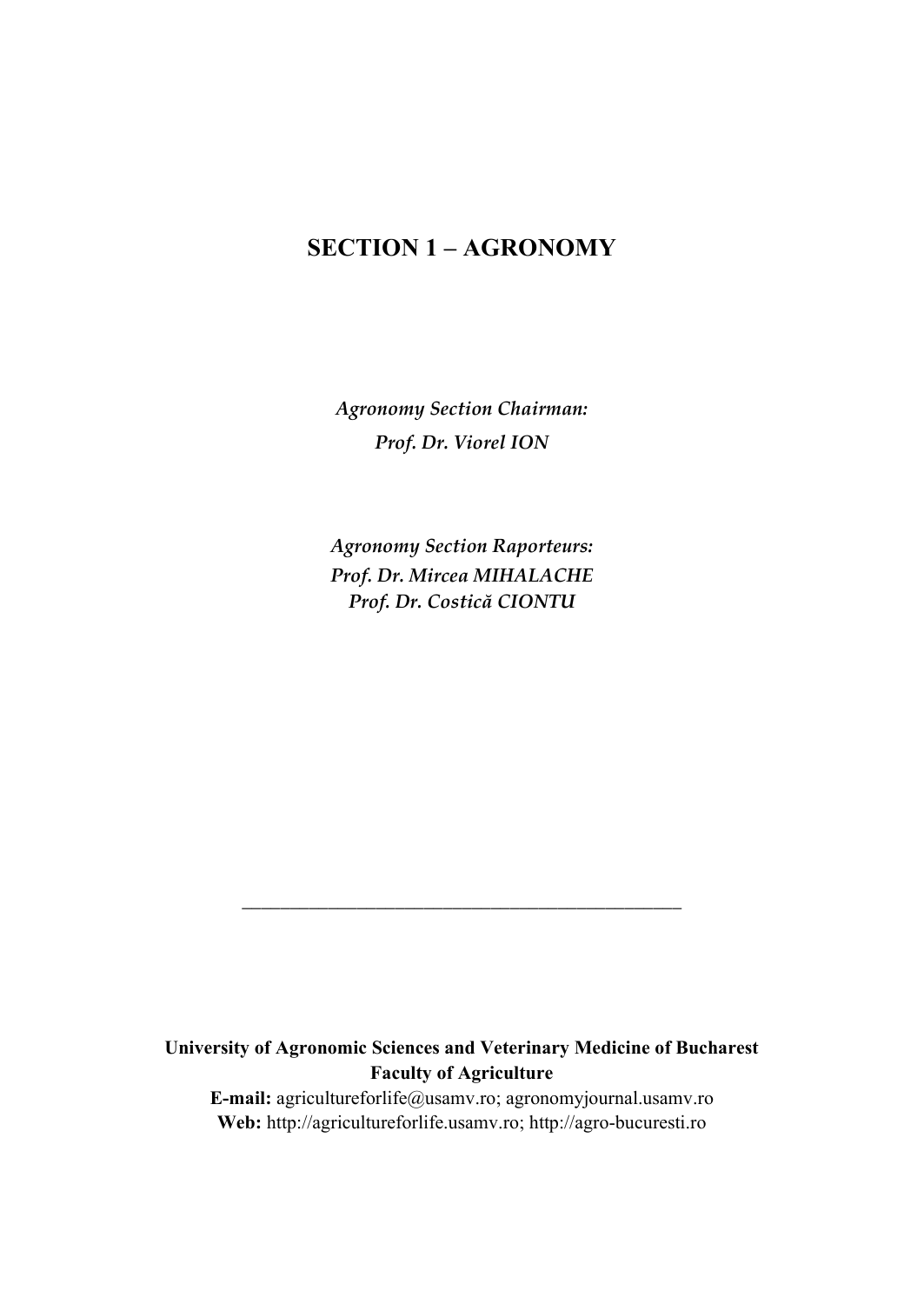# **FRIDAY, 3TH OF JUNE, 2022**

*Building A - Faculty of Agriculture*

| $08:00 - 09:00$ | Arrival and registration of participants - Third Floor, Central Hall                                           |
|-----------------|----------------------------------------------------------------------------------------------------------------|
| $09:00 - 09:15$ | <b>Conference Section Opening</b>                                                                              |
| $09:15 - 11:00$ | Session 1 - Third Floor, "Gh. Ionescu-Sișești" Amphitheatre                                                    |
| $11:00 - 11:30$ | Coffee break - Third Floor, Central Hall                                                                       |
| $11:30 - 13:30$ | Session 2 - Third Floor, "Gh. Ionescu-Șișești" Amphitheatre<br><b>Final Discussions and Concluding Remarks</b> |
| $13:30 - 14:30$ | Lunch - Third Floor, Central Hall                                                                              |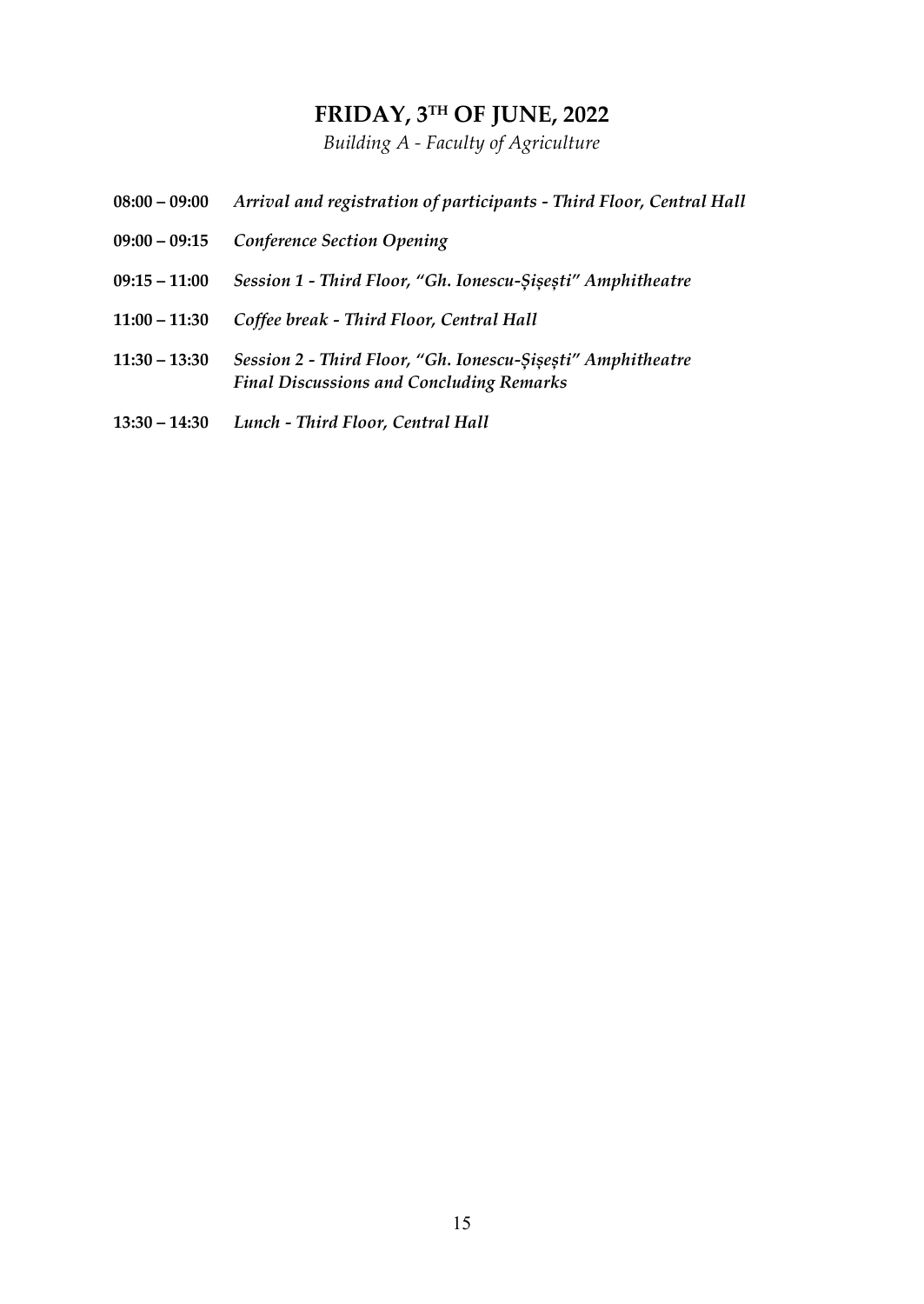# **SESSION 1**

**Time: 09:15 – 11:00**

*Building A - Faculty of Agriculture. Third Floor, "Gh. Ionescu-Șișești" Amphitheatre*

## *Session Moderators: Prof. Dr. Viorel ION Assoc. Prof. Dr. Lenuța Iuliana EPURE*

| Time            | <b>Authors</b>                                                                                                        | <b>Paper Title</b>                                                                                                                                                                                |
|-----------------|-----------------------------------------------------------------------------------------------------------------------|---------------------------------------------------------------------------------------------------------------------------------------------------------------------------------------------------|
| $09:15 - 09:30$ | Luxița RÎȘNOVEANU,<br>Daniela OPREA,<br>Alin Ionel GHIORGHE,<br>Daniela TRIFAN,<br>Emanuela LUNGU,<br>Marian BRĂILĂ   | <b>BIODIVERSITY AND ADAPTABILITY</b><br>OF SOME AGRICULTURAL PLANTS<br><b>USED AS TECHNOLOGICAL</b><br>ELEMENTS IN THE PRACTICE OF<br>THE DRY-FARMING WORK SYSTEM<br>IN SOUTHEAST AREA OF ROMANIA |
| $09:30 - 09:45$ | Sebastian Lucian MURARU,<br>Petru CARDEI, Vergil MURARU,<br>Raluca SFÎRU, Paula CONDRUZ,<br>Cornelia MURARU-IONEL     | "OPEN INNOVATION ECOSYSTEM<br>2.0" DIGITAL PLATFORM FOR<br>AGRICULTURE, FORESTRY AND<br><b>FOOD INDUSTRY</b>                                                                                      |
| $09:45 - 10:00$ | Vergil MURARU, Petru CÂRDEI,<br>Sebastian Lucian MURARU,<br>Cornelia MURARU-IONEL,<br>Paula CONDRUZ, Raluca SFIRU     | DEVICE WITH CHISEL-TYPE<br><b>WORKING PARTS FOR MEASURING</b><br>THE TENSION STRENGTH<br><b>INDEPENDENTLY ON EACH</b><br><b>WORKING PART OR VARIOUS</b><br><b>GROUPS OF WORKING PARTS</b>         |
| $10:00 - 10:15$ | Ion SĂRĂCIN, Cristian VASILE,<br>Ionel OBRETIN,<br>Valentina NEGULESCU,<br>Mihnea GLODEANU,<br>Ioan Alexandru SĂRĂCIN | THE IMPACT OF DIFFERENT<br>TILLAGE SYSTEMS ON THE<br><b>QUALITATIVE INDICATORS OF</b><br>SOWING WORKS AND WHEAT<br><b>CULTURAL DEVELOPERS</b>                                                     |
| $10:15 - 10:30$ | Imre-Lóránd SIKLÓDI,<br>Georgiana-Andreea IGNAT,<br>Attila TAMAŞ,<br>Mirela-Elena DUŞA,<br>Vasilica STAN              | <b>QUANTITATIVE AND QUALITATIVE</b><br>DIFFERENCES IN OAT PRODUCTION<br>(Avena sativa L.) GENERATED BY THE<br>TYPE OF COMPOST USED AS<br><b>FERTILIZER</b>                                        |
| $10:30 - 10:45$ | Nicolaie IONESCU,<br>Oana Daniela BADEA,<br>Diana Maria POPESCU,<br>Mariana Cristina NICOLAE                          | <b>NEW SOYBEAN VARIETIES</b><br><b>VARIABILITY BY PLANTS</b><br>MORPHOLOGY FROM ECOLOGICAL<br>WHITE LUVIC SOIL CONDITIONS                                                                         |
| $10:45 - 11:00$ | <b>Discussions</b>                                                                                                    |                                                                                                                                                                                                   |

11:00 – 11:30 *Coffee break - Third Floor, Central Hall*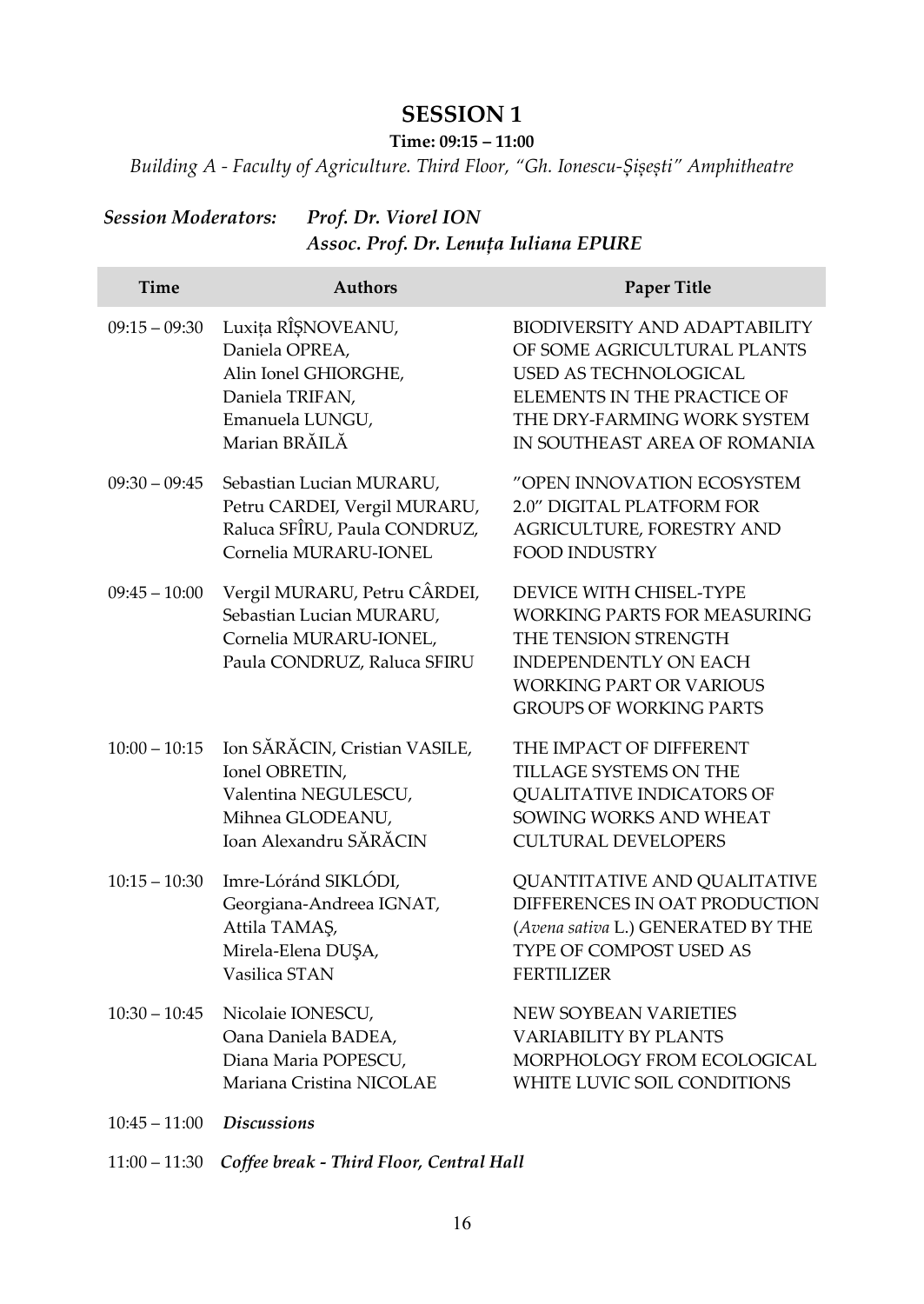# **SESSION 2**

## **Time: 11:30 – 13:30**

*Building A - Faculty of Agriculture Third Floor, "Gh. Ionescu-Șișești" Amphitheatre*

## *Session Moderators: Prof. Dr. Costică CIONTU Prof. Dr. Leonard ILIE*

| Time            | <b>Authors</b>                                                                                | Paper Title                                                                                                                                                 |
|-----------------|-----------------------------------------------------------------------------------------------|-------------------------------------------------------------------------------------------------------------------------------------------------------------|
| $11:30 - 11:40$ | Costel DOLOCAN,<br>Marian MUŞAT,<br>Giorgian ARGATU,<br>Mihaela PETCU,<br>Iulian Bogdan MUŞAT | ASPECTS REGARDING THE<br>SHELTERBELT'S ESTABLISHMENT IN<br><b>BARAGAN PLAIN</b>                                                                             |
| $11:40 - 11:50$ | Elena Mirela DUȘA,<br>Oana SICUIA,<br>Vasilica STAN                                           | STUDY ON THE EFFECTS OF<br><b>FERTILIZATION ON THE</b><br><b>ABUNDANCE OF SOIL MICROBIAL</b><br>COMMUNITY, ITS COMPOSITION<br>AND ANTIFUNGAL EFFICACY       |
|                 | 11:50 - 12:00 Lilia CHISNICEAN                                                                | THE APPLICATION OF<br>TECHNOLOGICAL ELEMENTS IN THE<br><b>CULTIVATION AND USE OF SEVERAL</b><br>FORMS OF Nigella damascena L. IN THE<br>REPUBLIC OF MOLDOVA |
| $12:00 - 12:10$ | Valerian CEREMPEI,<br>Victor TÎȚEI,<br>Ana GUȚU,<br>Natalia CÎRLIG,<br>Mihai GADIBADI         | SOME PHYSICAL AND T<br><b>ECHNOLOGICAL PROPERTIES</b><br>OF SEEDS OF NON-TRADITIONAL<br>PLANT SPECIES IN THE REPUBLIC<br>OF MOLDOVA                         |
| $12:10 - 12:20$ | Victor TÎȚEI                                                                                  | <b>EVALUATION OF THE BIOMASS</b><br>QUALITY OF WHITE SWEETCLOVER,<br>Melilotus albus, AND PROSPECTS OF ITS<br>USE IN MOLDOVA                                |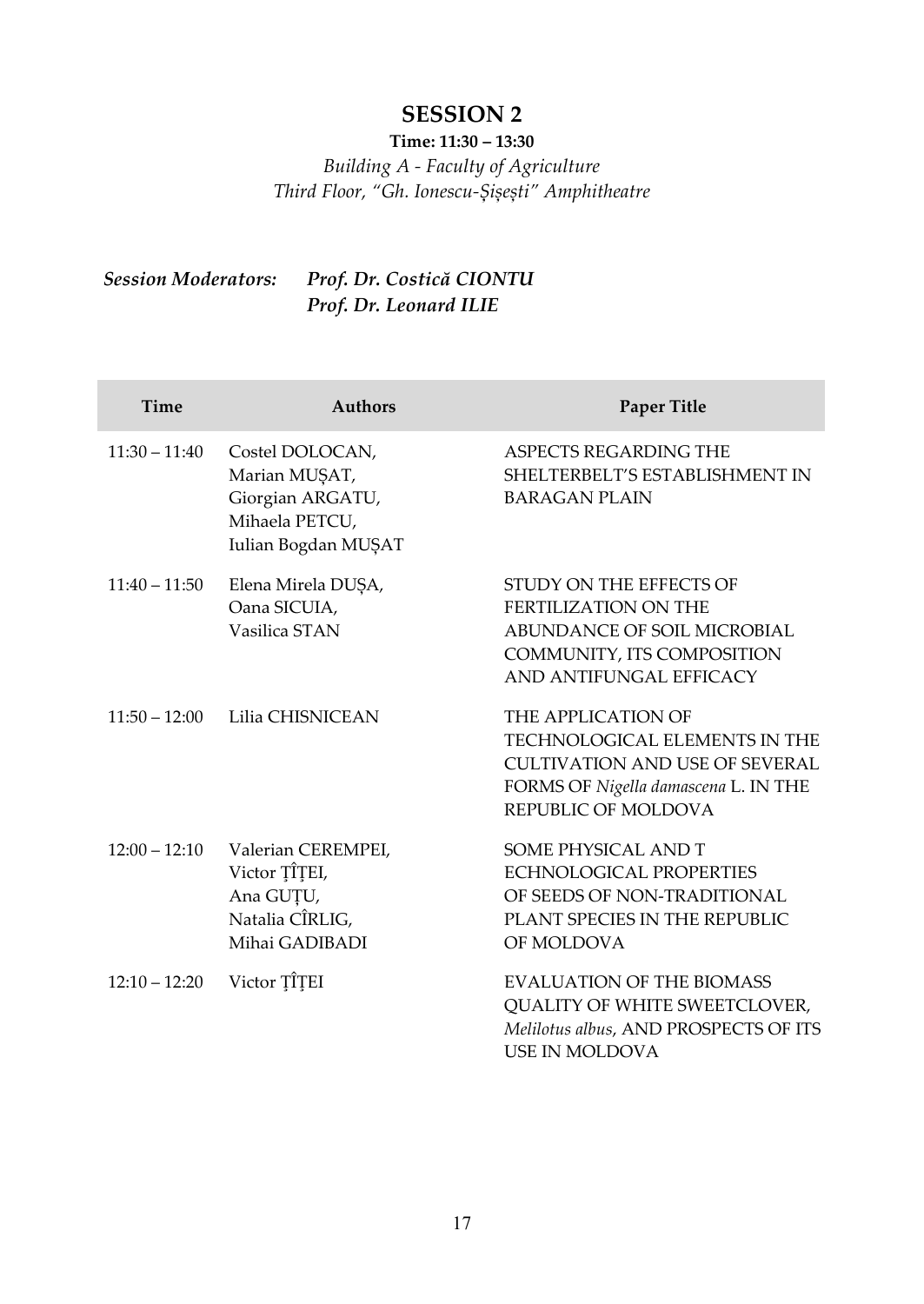| Time            | <b>Authors</b>                                                                                                                                                                                                                                | <b>Paper Title</b>                                                                                                                                        |
|-----------------|-----------------------------------------------------------------------------------------------------------------------------------------------------------------------------------------------------------------------------------------------|-----------------------------------------------------------------------------------------------------------------------------------------------------------|
| $12:20 - 12:30$ | Serghei COZARI,<br>Victor TÎȚEI,<br>Alexei ABABII,<br>Veaceslav DOROFTEI,<br>Ana GUȚU,<br>Sergiu COŞMAN,<br>Valentina COŞMAN,<br>Natalia CÎRLIG,<br>Veaceslav MAZĂRE,<br>Radu LÎSÎI,<br>Mihai GADIBADI,<br>Valerian CEREMPEI,<br>Andrei ARMAŞ | THE PROSPECTS OF CULTIVATION<br>AND USE OF THE SPECIES PEARL<br>MILLET, Pennisetum glaucum, IN<br><b>MOLDOVA</b>                                          |
| $12:30 - 12:40$ | Eric PRENDES-RODRÍGUEZ,<br>Ana FITA,<br>Carla GUIJARRO-REAL,<br>Caridad ROS IBAÑEZ                                                                                                                                                            | BRASSICAS AS A ROTATION CROP.<br>POTENTIAL AND PERSPECTIVES                                                                                               |
| $12:40 - 12:50$ | Victor TÎȚEI                                                                                                                                                                                                                                  | THE QUALITY OF FRESH AND<br><b>ENSILED BIOMASS FROM WHITE</b><br>MUSTARD, Sinapis alba, AND ITS<br>POTENTIAL USES                                         |
| $12:50 - 13:00$ | Attila TAMAŞ,<br>Elena Mirela DUŞA,<br>Georgiana-Andreea IGNAT,<br>Vasilica STAN                                                                                                                                                              | EFFECTS OF COMPOST ON PLANT<br>AND SOIL: STUDY CASE IN<br><b>SUCCESSIVE CROPS</b>                                                                         |
| $13:00 - 13:10$ | Gerhard MOITZI,<br>Stefan AMON,<br>Elisabeth SATTLER,<br>Andreas KLIK,<br>Andreas SCHWEN,<br><b>Helmut WAGENTRISTL</b>                                                                                                                        | MITIGATION OF SOIL COMPACTION<br>IN SUGARBEET HARVESTING AND<br><b>SLURRY APPLICATION BY</b><br><b>INCREASING TIRE PRINT AND</b><br><b>COVER CROPPING</b> |
| $13:10 - 13:30$ | <b>Final Discussions and Concluding Remarks</b>                                                                                                                                                                                               |                                                                                                                                                           |

13:30 – 14:30 *Lunch – Third Floor, Central Hall*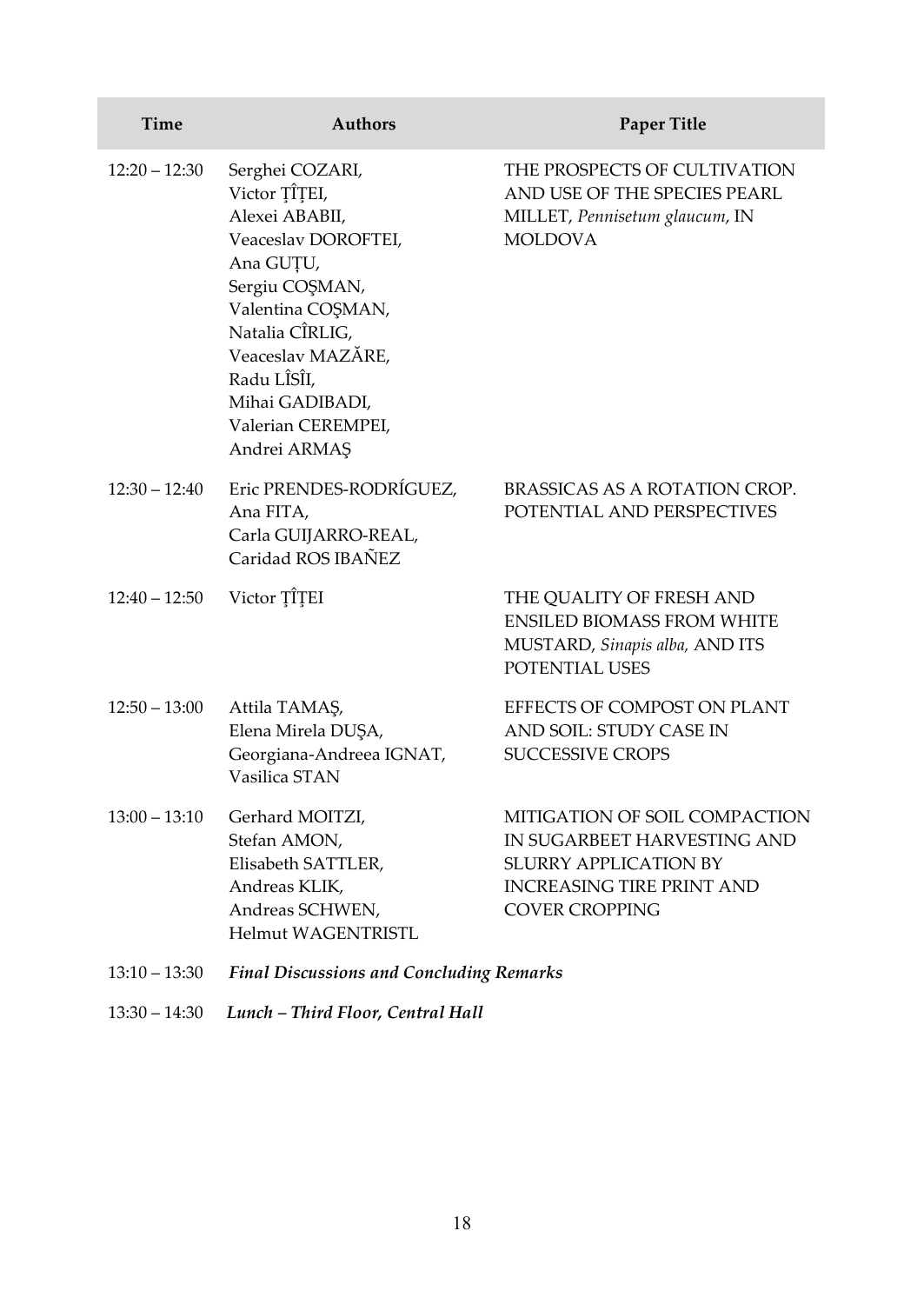# **POSTER SESSION**

Time: 08:00 – 14:30 *Building A - Faculty of Agriculture*

# *Session Moderators: Prof. Dr. Doru Ioan MARIN Lecturer Dr. Adrian Gheorghe BĂȘA*

| Paper<br>ID | <b>Authors</b>                                                                                                                | Paper Title                                                                                                                                              |
|-------------|-------------------------------------------------------------------------------------------------------------------------------|----------------------------------------------------------------------------------------------------------------------------------------------------------|
|             |                                                                                                                               | <b>SOIL SCIENCES</b>                                                                                                                                     |
| 1.          | Assim Shabeeb AbdulHussein<br>ABDULHUSSEIN,<br>Mircea MIHALACHE                                                               | THE ASSESSMENT OF SALINITY-<br>AFFECTED LANDS IN SOUTHERN IRAQ<br>USING SATELLITE IMAGERY                                                                |
| 2.          | Mladen ALMALIEV                                                                                                               | RESEARCH THE VARIATION OF<br><b>EXCHANGE CALCIUM ALONG THE</b><br>DEPTH OF THE SOIL PROFILE AFTER THE<br>APPLICATION OF AMELIORANTS                      |
| 3.          | Radu BERTICI,<br>Daniel DICU,<br>Mihai HERBEI,<br>Florin SALA                                                                 | QUALITATIVE EVALUATION OF<br>AGRICULTURAL LAND BY METHODS<br>BASED ON GIS TECHNIQUES.<br>LENAUHEIM CASE STUDY, TIMIS<br>COUNTY, ROMANIA                  |
| 4.          | Lilia BOAGHE, Iurii ROZLOGA,<br>Olesea COJOCARU,<br>Natalia ȘALAGHINA,<br>Andrei DANILOV                                      | ASSESSMENT OF THE GENETIC<br>CONDITION OF THE ORDINARY<br>CHERNOZEM IN THE AREA OF THE STEP<br>OF THE SOUTH PLAIN, IN NATURAL<br>AND AGRICULTURAL REGIME |
| 5.          | Vera CARABULEA,<br>Dumitru Marian MOTELICĂ,<br>Georgiana PLOPEANU, Elena<br>TROTUȘ, Simona ISTICIOAIA,<br>Bogdan Ştefan OPREA | RESEARCH ON THE CHEMICAL<br>PROPERTIES OF THE SOIL ACCORDING<br>TO SOME AGRICULTURAL PRACTICES<br>APPLIED TO THE SORGUM GRAIN CROP                       |
| 6.          | Valerian CERBARI,<br>Tamara LEAH                                                                                              | SOME ASPECTS OF THE FOREST SOILS<br><b>GENESIS FROM THE FOREST-STEPPE OF</b><br>THE REPUBLIC OF MOLDOVA                                                  |
| 7.          | Nikolay CHEKAEV,<br>Yulia BLINOKHVATOVA,<br>Sergey NOVICHKOV                                                                  | EVALUATION OF THE NITROGEN<br>REGIME OF CHERNOZEM LEACHED<br>UNDER THE ACTION OF DIFFERENT<br>DOSES OF TURKEY WASTE APPLICTION                           |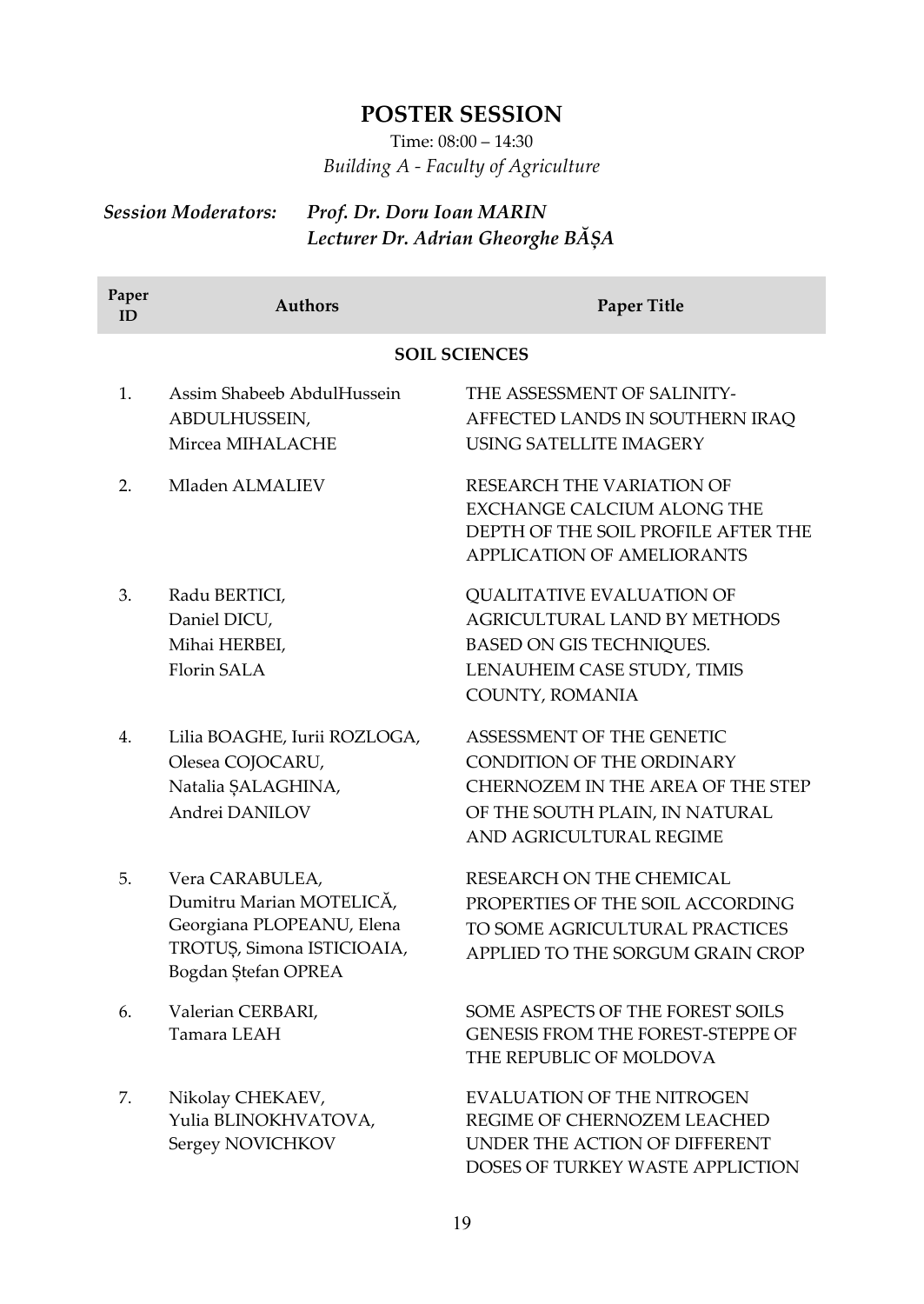| Paper<br>ID | <b>Authors</b>                                                                                        | <b>Paper Title</b>                                                                                                                                  |
|-------------|-------------------------------------------------------------------------------------------------------|-----------------------------------------------------------------------------------------------------------------------------------------------------|
| 8.          | Luiza-Silvia CHIRIAC,<br>Dumitru MURARIU                                                              | REVIEW OF METHODS FOR<br>REMEDIATION OF POLLUTED SOILS IN<br><b>URBAN AREAS</b>                                                                     |
| 9.          | Olesea COJOCARU                                                                                       | SOME ASPECTS AS A RESULT OF THE<br>EVALUATION OF HUMUS CONTENT IN<br>ERODED SOILS                                                                   |
| 10.         | Olesea COJOCARU                                                                                       | TRENDS OF SIGNIFICANT VARIABILITY<br>OF CLIMATE CHANGE IN THE VILLAGE<br>OF NEGREA IN THE LAST 120 YEARS                                            |
| 11.         | Victor DIDENCO                                                                                        | PECULIARITIES OF ALLUVIAL SOILS<br>FORMATION FROM THE LOWER BOTNA<br><b>RIVER MEADOW</b>                                                            |
| 12.         | Mihaela DOGARU,<br>Mircea MIHALACHE,<br>Damian DRAGOMIR                                               | PRELIMINARY RESULTS REGARDING<br>THE INFLUENCE OF SOME NUTRIENT<br>SUBSTRATES ON THE FRUITS QUALITY<br><b>IN BLACKBERRY</b>                         |
| 13.         | Elena Mirela DUȘA,<br>Vasilica STAN,<br>Ana-Maria STANCIU                                             | EVOLUTION OF SOIL ECOSYSTEM<br>SERVICES UNDER DIFFERENT CROPPING<br><b>SYSTEMS</b>                                                                  |
| 14.         | Elena Mirela DUŞA,<br>Vasilica STAN                                                                   | EFFECTS OF CLIMATIC CONDITIONS,<br>ORGANIC AMENDMENTS AND PLANT<br><b>CULTIVATION SYSTEMS ON SOIL WATER</b><br><b>CONTENT</b>                       |
| 15.         | Vera GUSHCHINA,<br>Aleksei VOLODKIN,<br>Anna LYKOVA,<br>Natalya OSTROBORODOVA,<br>Daria OSTROBORODOVA | EFFICIENCY OF HERBICIDES IN THE<br>TECHNOLOGY OF CULTURATION OF<br>Miscanthus giganteus                                                             |
| 16.         | Viorel ILIE,<br>Mircea MIHALACHE                                                                      | MODERN BIOTECHNOLOGIES - THE USE<br>OF VERMICOMPOST IN HORTICULTURE                                                                                 |
| 17.         | Galina ILYINA,<br>Dmitry ILYIN,<br>Vladimir ZIMNYAKOV,<br>Svetlana SASHENKOVA                         | INFLUENCE OF ORGANOMINERAL<br>FERTILIZER BASED ON FERMENTED<br>POULTRY WASTE ON THE PHYSICO-<br><b>CHEMICAL PARAMETERS OF</b><br>AGRICULTURAL SOILS |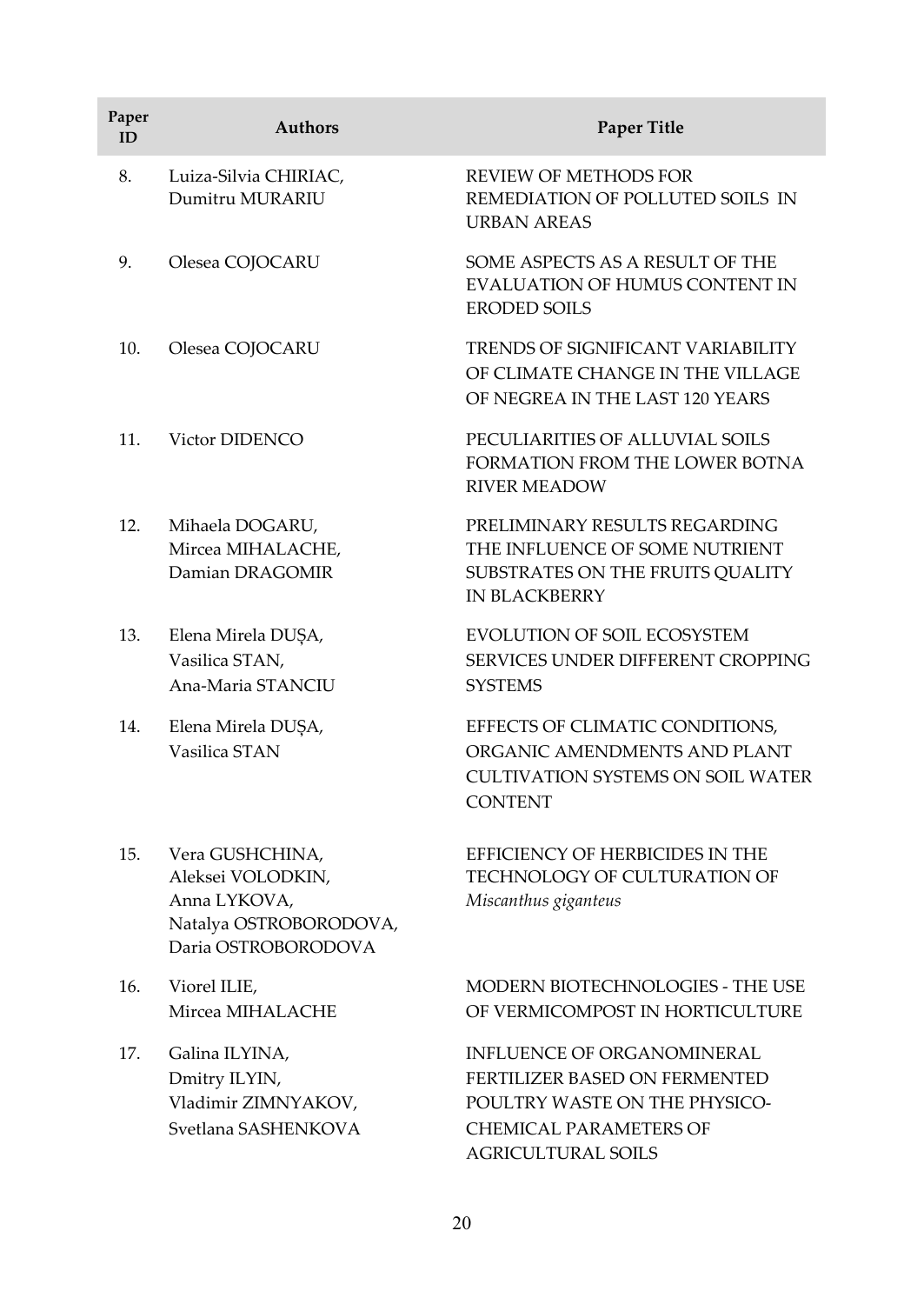| Paper<br>ID | <b>Authors</b>                                                                                                  | <b>Paper Title</b>                                                                                                                                          |
|-------------|-----------------------------------------------------------------------------------------------------------------|-------------------------------------------------------------------------------------------------------------------------------------------------------------|
| 18.         | Violeta Alexandra ION,<br>Roxana Maria MADJAR,<br>Liliana BĂDULESCU                                             | VALIDATION PROCEDURE FOR TOTAL<br>SULPHUR DETERMINATION IN<br>COMPLEX FERTILIZER MATRICES USED<br><b>IN ORGANIC FARMING</b>                                 |
| 19.         | Madalina IORDACHE,<br>Adriana ROTARU,<br><b>Ioan GAICA</b>                                                      | EXPERIMENTAL ASPECTS REGARDING<br>THE FEEDING BEHAVIOUR OF THE<br>EARTHWORM SPECIES Eisenia fetida -<br>QUICK TEST OF FOOD LOCATION AND<br><b>SELECTION</b> |
| 20.         | Svitlana KRYLACH,<br>Kateryna ROMANCHUK                                                                         | METHODS OF CROP ADAPTATION TO<br>UNFAVORABLE AGROPHYSICAL<br>PARAMETERS OF THE ARABLE SOIL<br>LAYER                                                         |
| 21.         | Anca Rovena LĂCĂTUȘU,<br>Daniela RĂDUCU                                                                         | SOIL BIODIVERSITY MODELLING ITS<br><b>HABITAT AND CREATING</b><br>PEDOFEATURES FOR SOIL<br><b>CLASSIFICATION</b>                                            |
| 22.         | Nikolay LARYUSHIN,<br>Alexander SHUKOV,<br>Tatiana KIRYUKHINA,<br>Rinat DEVLIKAMOV                              | NEW WORKING BODIES OF SEEDERS FOR<br>SOWING GRAIN CROPS USING<br>ENVIRONMENTAL FRIENDLY<br><b>TECHNOLOGIES</b>                                              |
| 23.         | Karel Iaroslav LAŢO,<br>Alina LAȚO,<br>Lucian Dumitru NIȚĂ,<br>Anișoara DUMA-COPCEA,<br>Mihai Teopent CORCHEŞ   | PEDO-GENETICAL FACTORS<br>IMPLICATED IN SOIL DEGRADATION<br>(LOWER TIMIS RIVER BASIN AREA)                                                                  |
| 24.         | Mykola MALIARCHUK,<br>Iryna BILIAIEVA,<br>Anastasiia MALIARCHUK,<br>Anatoly TOMNYTSKYI,<br>Volodymyr MALIARCHUK | HUMUS BALANCE AND NUTRIENT<br>REGIME OF IRRIGATED SOIL UNDER<br>DIFFERENT SYSTEMS OF BASIC TILLAGE<br>AND FERTILIZER                                        |
| 25.         | Nicoleta MĂRIN,<br>Mihail DUMITRU,<br>Carmen SÎRBU                                                              | <b>EVOLUTION OF SOIL PHOSPHORUS</b><br>CONTENT IN LONG-TERM EXPERIMENTS                                                                                     |
| 26.         | Victorița MARIN,<br>Viorel ION                                                                                  | SUNFLOWER GRAIN YIELD AT<br>DIFFERENT CONDITIONS OF ROW<br>SPACING AND PLANT DENSITY                                                                        |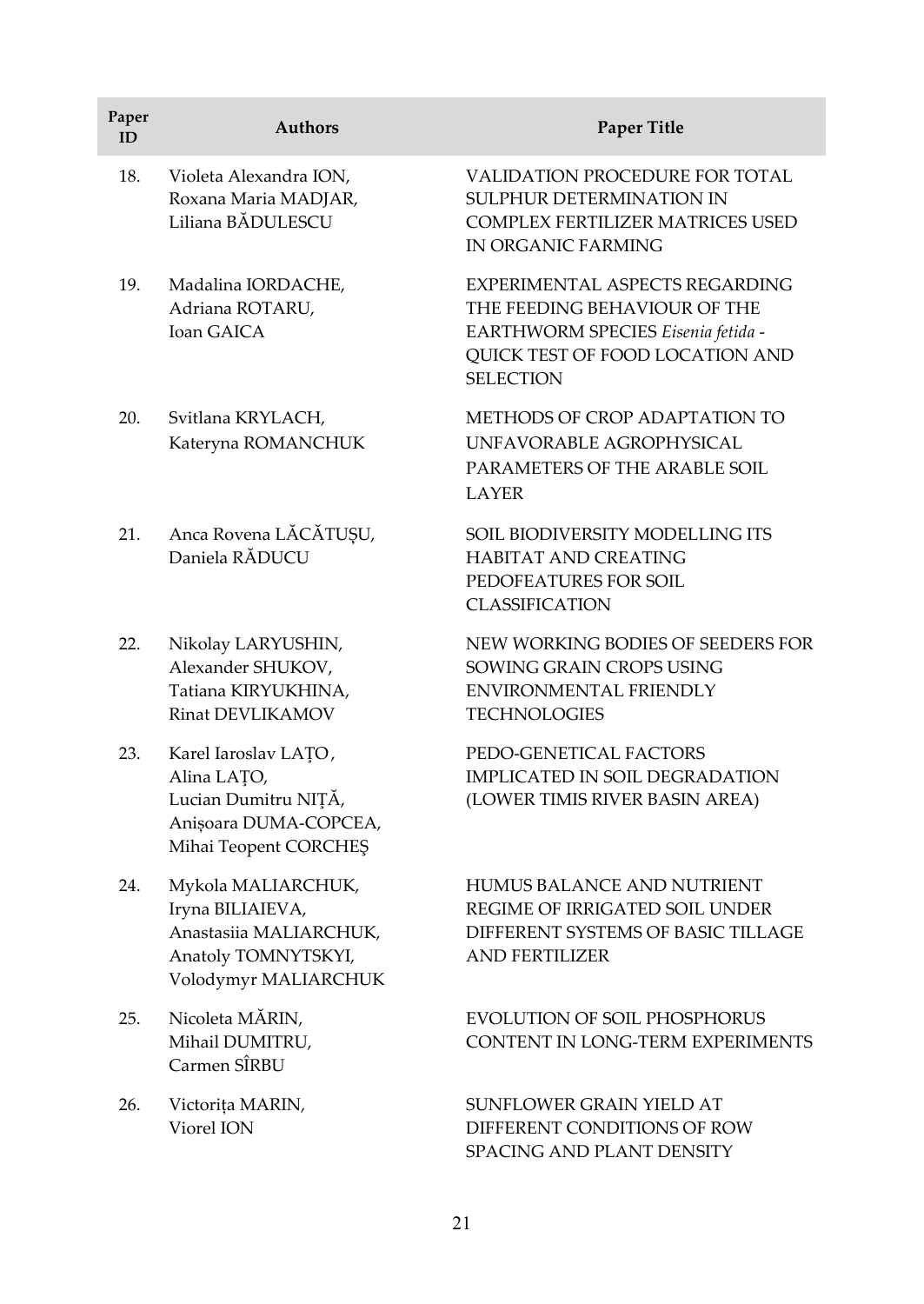| Paper<br>ID | Authors                                                                                                                           | Paper Title                                                                                                                                               |
|-------------|-----------------------------------------------------------------------------------------------------------------------------------|-----------------------------------------------------------------------------------------------------------------------------------------------------------|
| 27.         | Mariana ROZSNYAI,<br>Georgiana PLOPEANU,<br>Mihai MARINESCU                                                                       | A REVIEW CONCERNING THE EFFECTS<br>OF CYCLODEXTRINS ON<br>HYDROCARBONS BIODEGRADATION IN<br>SOIL                                                          |
| 28.         | Andrei MOȚ,<br>Violeta Alexandra ION,<br>Roxana Maria MADJAR,<br>Liliana BĂDULESCU                                                | DYNAMIC PREGL-DUMAS TECHNIQUE<br><b>APPLIED IN NITROGEN</b><br>DETERMINATION FROM INPUTS USED IN<br>ORGANIC AGRICULTURE                                   |
| 29.         | Marian MUŞAT, Roxana CICEOI,<br>Costel DOLOCAN,<br>Giorgian ARGATU, Iulian Bogdan<br>MUȘAT, Mihaela PETCU                         | THE SUITABILITY OF SOUTHEASTERN<br>AREAS OF ROMANIA FOR THE<br>ESTABLISHMENT OF SHELTERBELTS                                                              |
| 30.         | Vladimir OVTOV,<br>Vasiliy SHUMAEV,<br>Andrey KALABUSHEV,<br>Ivan SEMOV                                                           | CONSTRUCTION AND THEORETICAL<br>JUSTIFICATION OF THE DRILLING<br>RESISTANCE OF THE CUTTER FOR<br>PRODUCTION OF ECOLOGICAL<br>PRODUCTS OF SMALL SEED CROPS |
| 31.         | Valentina Mihaela PETCU,<br>Mircea MIHALACHE                                                                                      | RESEARCH ON THE INFLUENCE OF SLAG<br>FROM THE STEEL INDUSTRY ON THE<br>REDDISH PRELUVOSOIL IN WHEAT<br><b>CULTIVATION</b>                                 |
| 32.         | Vera PETROVA,<br>Milena YORDANOVA,<br>Tsvetelina NIKOLOVA                                                                         | <b>EVALUATION OF BIOCHAR</b><br>APPLICATION ON SOIL NUTRIENTS                                                                                             |
| 33.         | Georgiana PLOPEANU,<br>Mariana ROZSNYAI, Vera<br>CARABULEA, Veronica TĂNASE                                                       | ROLE OF EDTA IN LEAD MOBILIZATION<br>AND ITS UPTAKE BY MAIZE GROWN ON<br>AN ARTIFICIAL Pb-POLLUTED SOIL                                                   |
| 34.         | Oprea RADU,<br>Daniel CUREA                                                                                                       | LIMITATION OF THE PRODUCTION<br>CAPACITY OF AGRICULTURAL LAND IN<br>RADUCANENI COMMUNE, IASI COUNTY                                                       |
| 35.         | Daniela RĂDUCU,<br>Carmen-Irina CALCIU,<br>Anca-Rovena LĂCĂTUȘU,<br>Olga VIZITIU,<br>Carmen-Alina GHERGHINA,<br>Alexandrina MANEA | SOIL OLD AGE                                                                                                                                              |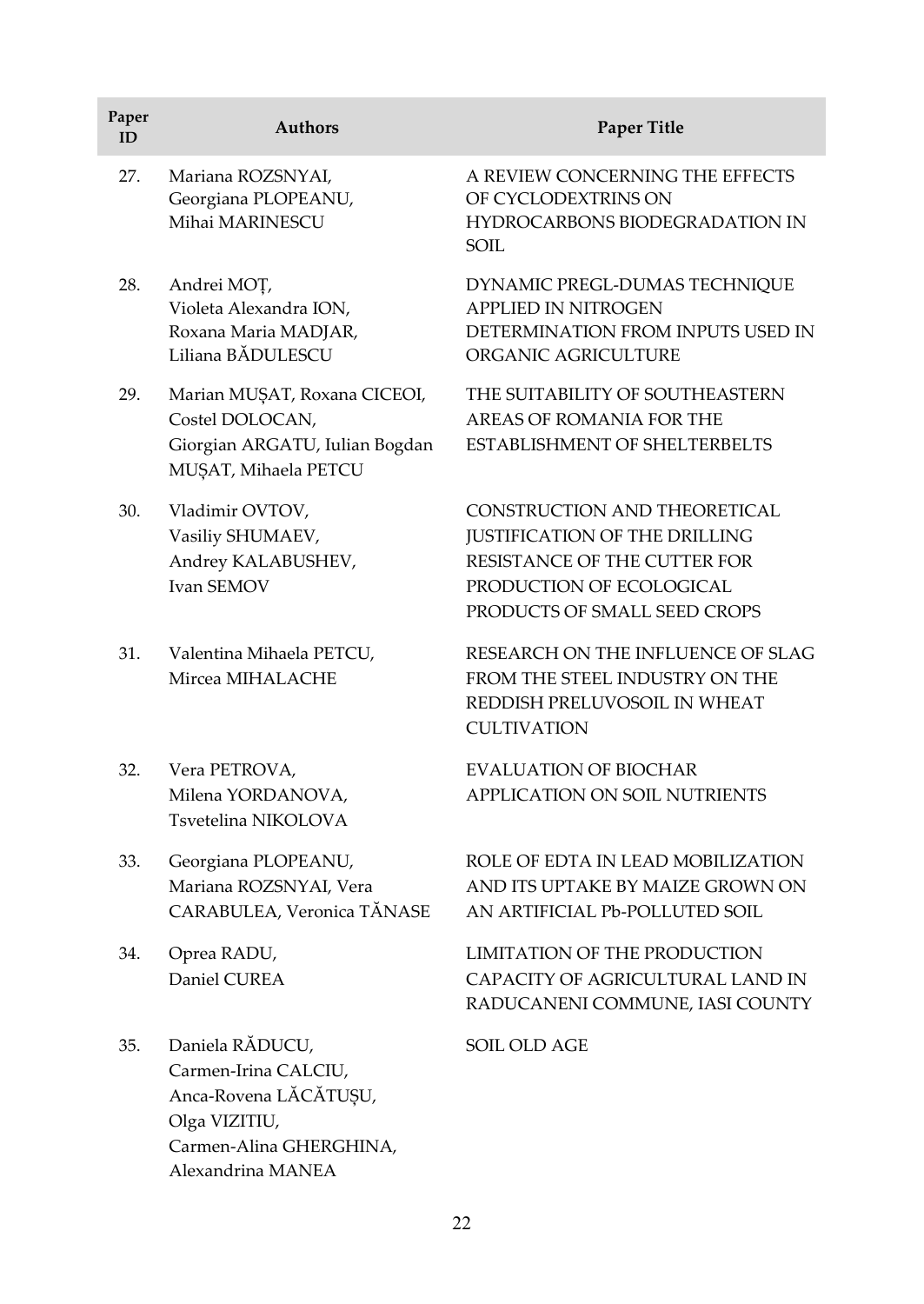| Paper<br>ID | <b>Authors</b>                                                                                                                                                       | Paper Title                                                                                                                               |
|-------------|----------------------------------------------------------------------------------------------------------------------------------------------------------------------|-------------------------------------------------------------------------------------------------------------------------------------------|
| 36.         | Iurii ROZLOGA,<br>Olesea COJOCARU,<br>Lilia BOAGHE,<br>Natalia SALAGHINA,<br>Andrei DANILOV                                                                          | <b>GENETIC PARTICULARS OF LEVIGATED</b><br>CHERNOZEM IN THE NORTHERN<br><b>MOLDOVA PLATEAU AREA</b>                                       |
| 37.         | Eusebiu SAFTA,<br>Leonard ILIE                                                                                                                                       | THE REMANENT EFFECT OF THE<br>AGRICULTURAL USE OF URBAN SLUDGE<br><b>COMPOST UPON THE SOIL PROPERTIES</b><br>AND WHEAT CROP               |
| 38.         | Irina SENICOVSCAIA,<br>Andrei DANILOV,<br>Andriana DANILOV                                                                                                           | EDAPHIC FAUNA AS AN INDICATOR OF<br>DEGRADATION PROCESSES IN<br>PODZOLIC CHERNOZEM                                                        |
| 39.         | Irina SENICOVSCAIA,<br>Andriana DANILOV,<br>Andrei DANILOV                                                                                                           | MICROBIAL BIOMASS IN CHERNOZEMS<br>OF NATURAL AND AGRICULTURAL<br><b>ECOSYSTEMS</b>                                                       |
| 40.         | Andrei SIURIS,<br>Maria GAMURAR                                                                                                                                      | EFFECTS OF FERTILIZATION WITH<br>ALCOHOLIC BEVERAGE PRODUCTION<br>WASTE ON HUMUS AND BIOPHILIC<br>ELEMENT BALANCE IN CAMBIC<br>CHERNOZOME |
| 41.         | Veronica TĂNASE,<br>Nicoleta VRÎNCEANU,<br>Mihaela PREDA,<br>Paul KURTINECZ,<br>Dumitru Marian MOTELICĂ,<br>Mihaela COSTEA,<br>Georgiana PLOPEANU,<br>Vera CARABULEA | <b>LONG-TERM NITROGEN AND</b><br>PHOSPHORUS FERTILIZATION EFFECTS<br>ON SOIL PROPERTIES                                                   |
| 42.         | Krasimir TRENDAFILOV,<br>Nedialka YORDANOVA                                                                                                                          | RESEARCH THE AMELIORATIVE EFFECT<br>OF PRECIPITATE ON pH VALUES<br>ACCORDING TO THE PROFILE OF<br><b>GENETICALLY ACID SOILS</b>           |
| 43.         | Roman TRUSKAVETSKY,<br>Viktoriia ZUBKOVSKA,<br>Iryna KHYZHNIAK                                                                                                       | SOIL SOLUTION IS A KEY FACTOR OF<br><b>SOIL NUTRITION</b>                                                                                 |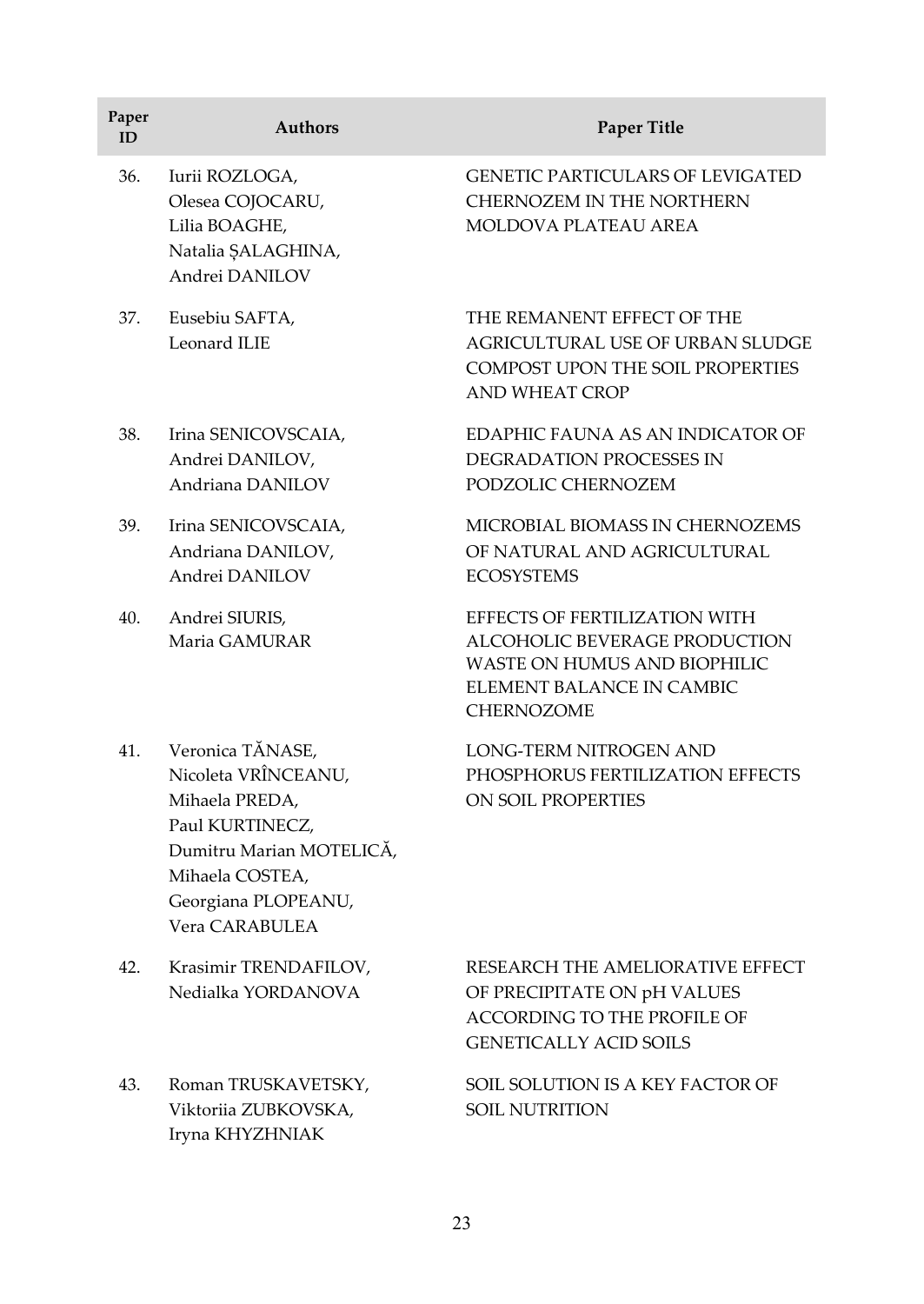| Paper<br>ID | <b>Authors</b>                                       | <b>Paper Title</b>                                                                                                               |
|-------------|------------------------------------------------------|----------------------------------------------------------------------------------------------------------------------------------|
| 44.         | Violeta VALCHEVA,<br>Nedialka YORDANOVA              | METHODOLOGY FOR COMPLEX<br>AMELIORATIVE EFFECT ON THE ACID-<br>ALKALINE BALANCES IN THE SOILS                                    |
| 45.         | Olga VIZITIU, Irina CALCIU                           | MITIGATION OF SOIL COMPACTION BY<br>APPLYING DIFFERENT TILLAGE SYSTEMS                                                           |
| 46.         | Petre VOICU, Mircea OAIDA,<br>Petru SURUGIU          | <b>INCREASING IRRIGATION EFFICIENCY</b><br>AND SOIL PROTECTION BY REUSING<br>EXCESS WATER USING THE CLOSED<br>DRAINAGE TECHNIOUE |
| 47.         | Olga ZHERNOVA,<br>Yurii DEHTIAROV,<br>Oleksandr KUTS | SOIL-SAVING TECHNOLOGIES AND<br>THEIR INFLUENCE ON AGROPHYSICAL<br>AND COLLOID-CHEMICAL PARAMETERS<br>OF CHERNOZEM               |

#### **CROP SCIENCES**

- 1. Lorena ADAM, Cornelia TICAN, Rozalia KADAR, Manuela HERMEZIU, Emil NEACȘA, Virgil NIŢU
- 2. Muhammad AKBAR, Tayyaba KHALIL, Nasim Ahmad YASIN, Waheed AKRAM, Aqeel AHMAD, Muhammad Sajjad IQBAL
- 3. Angela Cristina AMUZA, Leonard ILIE
- 4. Alexander AREFIEV, Evgeny KUZIN, Elena KUZINA, Ksenia STELMAKH

PARTIAL RESULTS REGARDING SOME WINTER WHEAT GENOTYPES CREATED AT ARDS TURDA AND TESTED IN THE PEDOCLIMATIC CONDITIONS OF NIRDPSB BRAȘOV

AMELIORATIVE EFFECTS OF *Calotropis procera* AMENDED SOIL ON *Fusarium* WILT DISEASE*,* ENHANCEMENT IN GROWTH AND NUTRITIONAL QUALITIES IN PEA (*Pisum sativum*)

EFFECTS OF APPLICATION OF VERMICOMPOST AND EXTRACT OF VERMICOMPOST IN MAIZE CULTURE IN THE EARLY STAGES OF DEVELOPMENT

CHANGES IN CROP YIELD AND QUALITY OF CROP PRODUCTS AGAINST THE EFFECTS OF SEWAGE SLUDGE FROM URBAN WASTEWATER AND THEIR COMBINATIONS WITH ZEOLITE-CONTAINING AGRO-ORE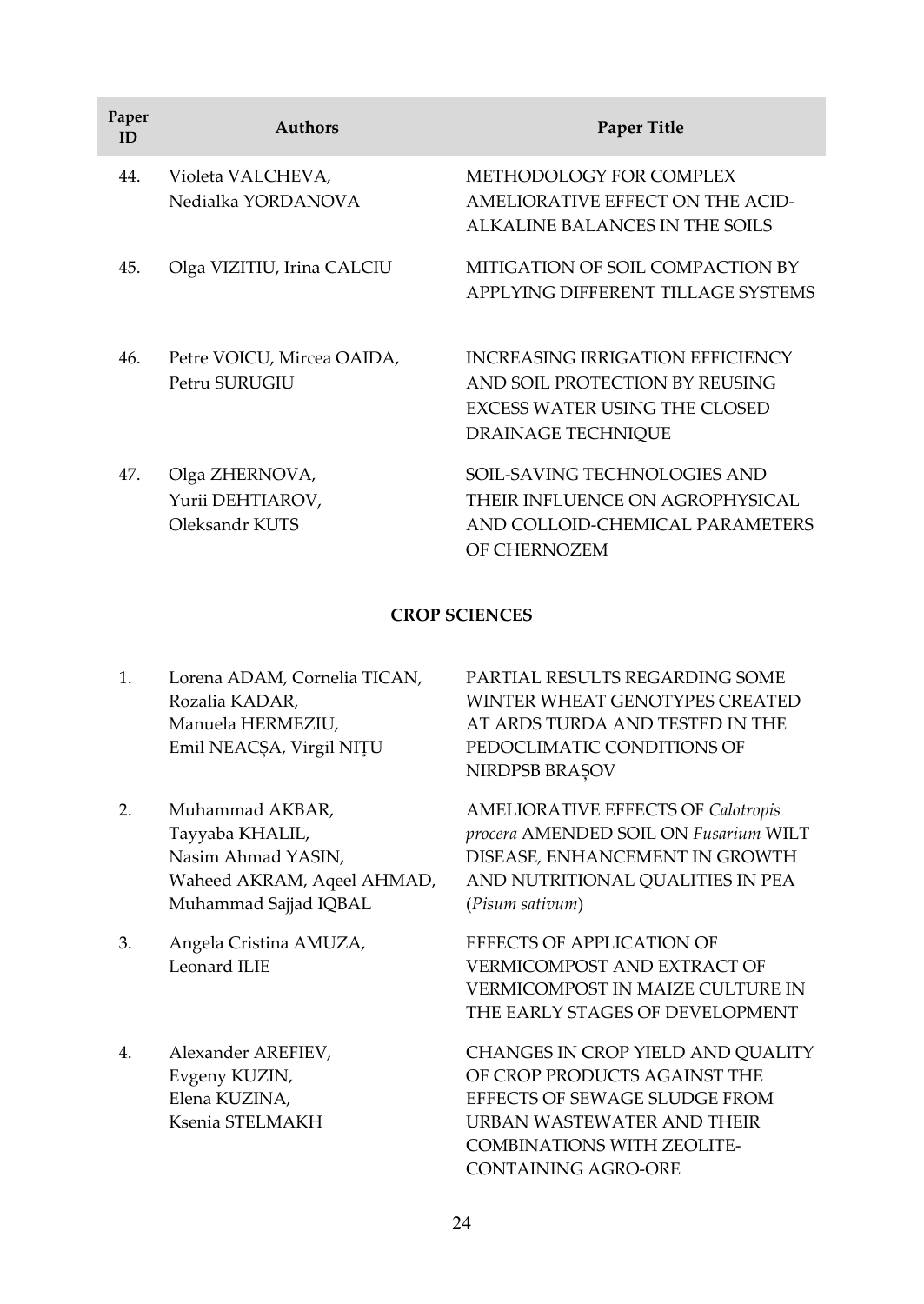| Paper<br>ID | <b>Authors</b>                                                                                                                | Paper Title                                                                                                                                                  |
|-------------|-------------------------------------------------------------------------------------------------------------------------------|--------------------------------------------------------------------------------------------------------------------------------------------------------------|
| 5.          | Ancuța BĂRBIERU                                                                                                               | MEASURING OF YIELD AND OTHER<br>TRAITS OF WINTER PEAS VARIETIES ON<br>DIFFERENT PLANTING DATES                                                               |
| 6.          | Ștefan Laurențiu BĂTRÎNA,<br>Ciprian RUJESCU,<br>Ilinca IMBREA,<br>Lucian BOTOS,<br>Ștefana JURCOANE,<br><b>Florin IMBREA</b> | YIELD RESPONSE OF TWO Camelina sativa<br><b>VARIETIES UNDER DIFFERENT</b><br>FERTILIZATION IN WESTERN PART OF<br><b>ROMANIA</b>                              |
| 7.          | Sergei BOGOMAZOV,<br>Yuri KORYAGIN,<br>Natalia KORYAGINA,<br>Evgeniya KULIKOVA,<br>Alexander KOZARENKO                        | AGRO-ECOLOGICAL ZONING OF<br>SUNFLOWER HYBRIDS IN PENZA<br>REGION, RUSSIA                                                                                    |
| 8.          | Elena BONCIU,<br>Elena ROȘCULETE,<br>Ramona Aida PĂUNESCU,<br>Cătălin Aurelian ROȘCULETE,<br>Gabriela PĂUNESCU                | CYTO-PALYNOLOGICAL OBSERVATIONS<br>ON SOME PEA (Pisum sativum)<br><b>GENOTYPES</b>                                                                           |
| 9.          | Tatyana BOZHANSKA,<br>Magdalena PETKOVA,<br>Biser BOZHANSKI,<br>Minko ILIEV                                                   | BOTANICAL COMPOSITION AND<br>NUTRITIONAL VALUE OF FODDER FROM<br>OF SPECIES AND VARIETIES PERENNIAL<br><b>MEADOW GRASSES</b>                                 |
| 10.         | Mihaela CIOLOCA,<br>Andreea TICAN,<br>Carmen Liliana BĂDĂRĂU,<br>Monica POPA                                                  | PRODUCTION OF HIGH-QUALITY SEED<br>POTATOES IN PROTECTED AREA FOR<br>TRUE SEED PROGENIES, WHO SHOWED<br>TOLERANCE TO IN VITRO INDUCED<br><b>WATER STRESS</b> |
| 11.         | Gabi Valentin CÎRSTEA,<br>Elena Ştefania IVAN,<br>Stelica CRISTEA                                                             | RESEARCH ON MICROFLORA<br>ASSOCIATED WITH ALFALFA SEEDS<br>(IN VITRO)                                                                                        |
| 12.         | Jeni Madalina COJOCARU,<br>Doru Ioan MARIN                                                                                    | RESEARCH REGARDING THE<br>INFLUENCE OF SOME HERBICIDES ON<br>THE STRUCTURE OF SEGETAL FLORA<br>AND NODOSITIES IN CHICKPEAS<br>CULTURE, AT A.R.D.S. TELEORMAN |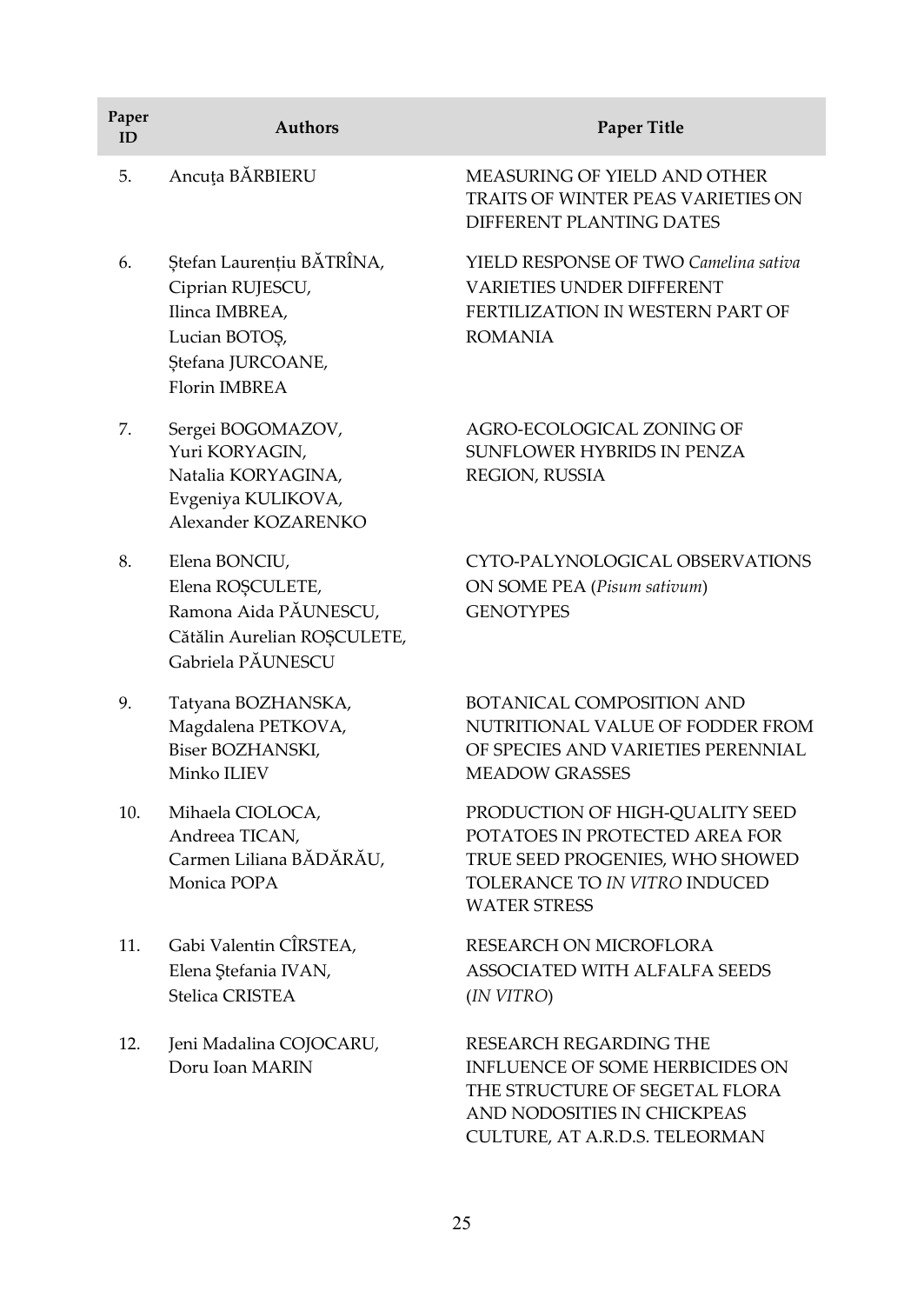| Paper<br>ID | <b>Authors</b>                                                                                                            | <b>Paper Title</b>                                                                                                                                                                                       |
|-------------|---------------------------------------------------------------------------------------------------------------------------|----------------------------------------------------------------------------------------------------------------------------------------------------------------------------------------------------------|
| 13.         | Maria-Alina COSTEA,<br>Ioana GROZEA                                                                                       | ANALYSIS OF THE RANGE OF PESTS AND<br>THEIR EFFECT ON MAIZE PLANTS<br><b>GROWING IN THE ORGANIC SYSTEM</b>                                                                                               |
| 14.         | Otilia COTUNA,<br>Mirela PARASCHIVU,<br>Veronica SĂRĂȚEANU,<br>Marinel Nicolae HORABLAGA,<br>Carmen Claudia DURĂU         | RESEARCH REGARDING THE<br>CONTAMINATION WITH Fusarium spp. OF<br>THE WHEAT GRAINS FROM THE<br>VARIETY Triticum aestivum ssp. spelta<br>BEFORE AND AFTER THE TREATMENT<br>WITH BIO-FUNGICIDE - CASE STUDY |
| 15.         | Zinaida DEHTIAROVA,<br>Serhii KUDRIA,<br>Nadiia KUDRIA,<br>Dmytro KHASIANOV                                               | <b>INFLUENCE OF SUNFLOWER</b><br>SATURATION ON PRODUCTIVITY OF<br>SHORT-TERM CROP ROTATIONS                                                                                                              |
| 16.         | <b>Grozi DELCHEV</b>                                                                                                      | PRODUCTIVITY OF DUO SYSTEM<br>AND CONVENTIONAL GRAIN MAIZE<br>(Zea mays L.) BY INFLUENCE<br>OF SOME HERBICIDES AND HERBICIDE<br><b>TANK MIXTURES</b>                                                     |
| 17.         | Evgeniy DIMITROV,<br>Zlatina UHR, Vanya<br>DELIBALTOVA,<br>Rangel DRAGOV                                                  | THE GENETIC DISTANCE OF ADVANCED<br>LINES COMMON WINTER WHEAT BY<br><b>IMPORTANT ECONOMIC TRAITS</b>                                                                                                     |
| 18.         | Niculae DINCĂ,<br>Ana-Maria STANCIU,<br>Nicolae PĂTRU,<br>Daniela ALEXANDRESCU,<br>Loredana NEAGU FRĂSIN,<br>Daniel DUNEA | A COMPARATIVE STUDY OF THE<br>FEEDING EFFECT WITH HAY FROM<br><b>VARIOUS ALFALFA VARIETIES IN</b><br><b>FATTENING LAMBS</b>                                                                              |
| 19.         | Reta DRĂGHICI,<br>Iulian DRĂGHICI,<br>Mihaela CROITORU,<br>Aurelia DIACONU, Milica DIMA,<br>Otilia Cristina BADI          | <b>IMPROVING THE PRODUCTIVITY AND</b><br>QUALITY OF RYE PRODUCTION, BY<br>APPLYING FOLIAR FERTILIZERS WITH A<br>HIGH CONTENT OF MICROELEMENTS,<br>IN SANDY SOIL CONDITIONS                               |
| 20.         | Rangel DRAGOV,<br>Krasimira TANEVA,<br>Evgeniy DIMITROV,<br>Zlatina UHR                                                   | <b>GENOTYPE × ENVIRONMENT</b><br><b>INTERACTION AND GRAIN YIELD</b><br>STABILITY IN DURUM WHEAT<br><b>GENOTYPES</b>                                                                                      |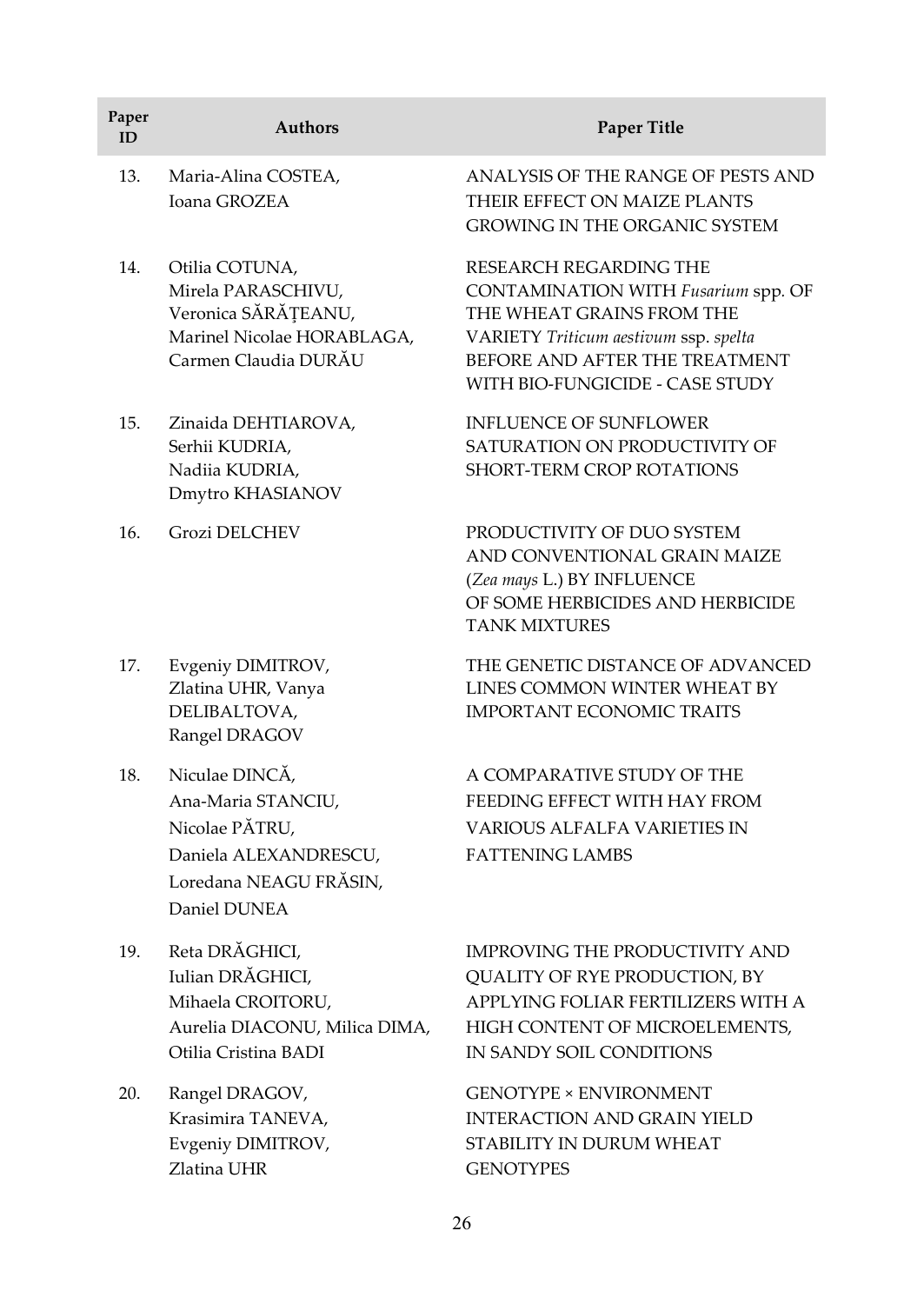| Paper<br>ID | <b>Authors</b>                                                                                               | Paper Title                                                                                                                                                                               |
|-------------|--------------------------------------------------------------------------------------------------------------|-------------------------------------------------------------------------------------------------------------------------------------------------------------------------------------------|
| 21.         | Rangel DRAGOV                                                                                                | <b>ESTABLISHMENT OF PHENOTYPIC</b><br><b>CORRELATIONS AND GENETIC</b><br>DISTANCE IN A DIALLEL CROSS OF<br><b>DURUM WHEAT</b>                                                             |
| 22.         | Ioana Claudia DUNĂREANU,<br>Liliana PISCANU,<br>Florica COLĂ                                                 | <b>AGRONOMIC PERFORMANCE OF SOME</b><br><b>WHEAT VARIETIES UNDER</b><br>CONVENTIONAL AND ORGANIC FIELD<br><b>CONDITIONS</b>                                                               |
| 23.         | Ioana Claudia DUNĂREANU,<br>Dorina BONEA                                                                     | EVALUATION OF MAIZE HYBRIDS FOR<br><b>GRAIN YIELD AND QUALITY TRAITS</b><br>UNDER FIELD CONDITIONS FROM<br>SOUTHWESTERN ROMANIA                                                           |
| 24.         | Stanimir ENCHEV,                                                                                             | EFFECT OF THE ORGANIC AND                                                                                                                                                                 |
|             | Ahmed MEHMED,                                                                                                | BIODYNAMIC FERTILIZATION ON THE                                                                                                                                                           |
|             | Georgi KIKINDONOV                                                                                            | PRODUCTIVITY OF SUGAR, FODDER                                                                                                                                                             |
|             |                                                                                                              | <b>AND TABLE BEETS</b>                                                                                                                                                                    |
| 25.         | Donyo GANCHEV                                                                                                | VISUALISATION OF PLANT PROTECTION<br>PRODUCTS PROPERTIES VIA TABLEAU<br><b>DESKTOP SOFTWARE</b>                                                                                           |
| 26.         | Emil GEORGESCU,<br>Iuliana VASIAN,<br>Maria TOADER,<br>Lidia CANĂ,<br>Ștefania Maria TÖTÖS,<br>Monica GORGAN | NEW DATA CONCERNING THE<br>EVOLUTION OF THE EUROPEAN<br>SUNFLOWER MOTH (Homoeosoma<br>nebulellum Den. & Schiff.) IN SUNFLOWER<br>CROPS IN THE SOUTH-EAST OF<br><b>ROMANIA</b>             |
| 27.         | Emil GEORGESCU,<br>Maria TOADER,<br>Alina CREȚU,<br>Cristina RADU,<br>Lidia CANĂ,<br>Luxița RÎȘNOVEANU       | RESEARCHES CONCERNING THE<br>EFFECTIVENESS OF THE MAIZE LEAF<br>WEEVIL CONTROL (Tanymecus dilaticollis<br>Gyll.), IN THE COMMERCIAL FARM<br>CONDITIONS, FROM THE SOUTH-EAST<br>OF ROMANIA |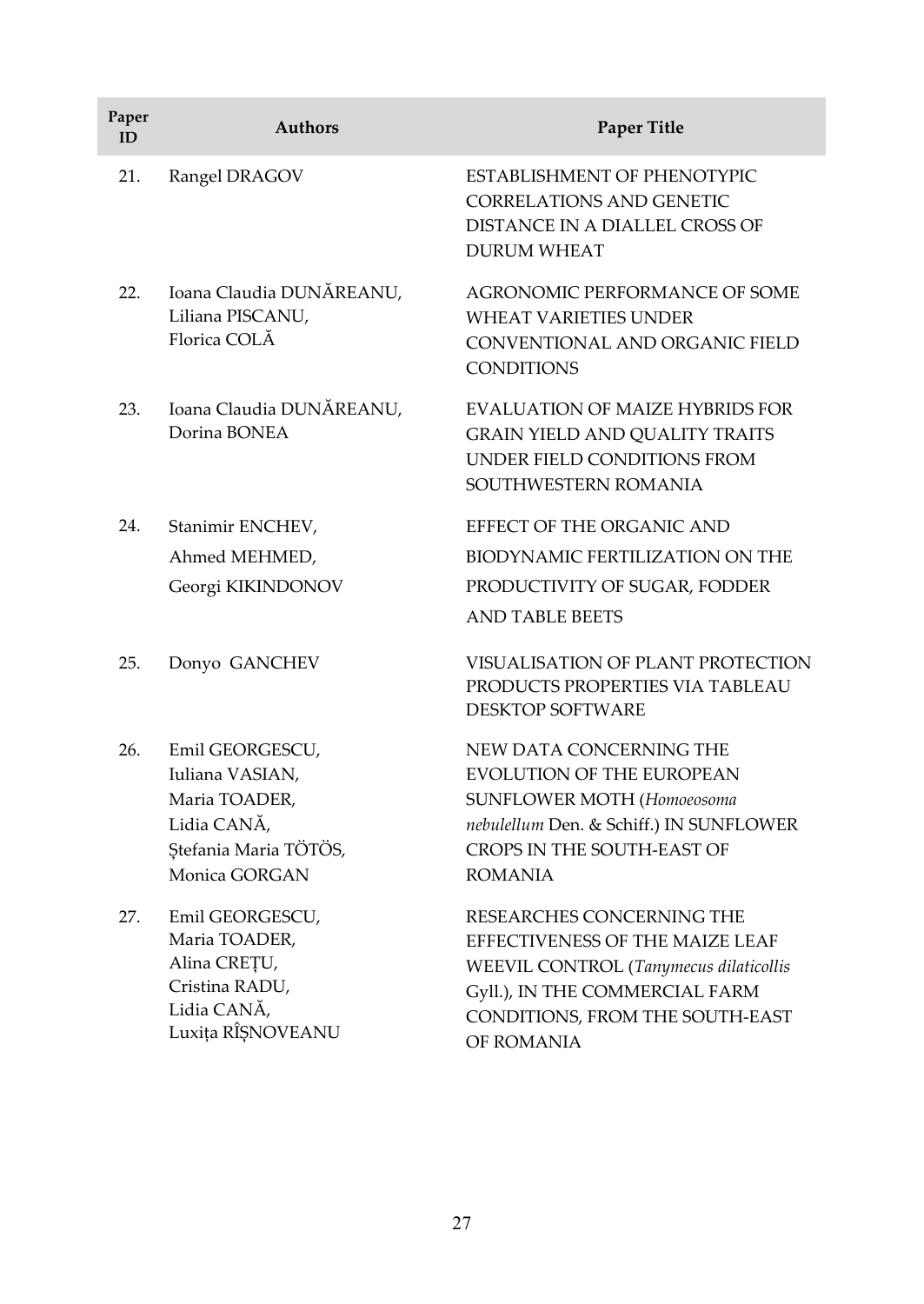| Paper<br>ID | <b>Authors</b>                                                                     | <b>Paper Title</b>                                                                                                                                                                                         |
|-------------|------------------------------------------------------------------------------------|------------------------------------------------------------------------------------------------------------------------------------------------------------------------------------------------------------|
| 28.         | Marian-Robert GHEORGHE,<br>Cristina GHIORGHE,<br>Georgeta TRAȘCĂ                   | STUDY ON THE PRODUCTION<br>COMPONENTS AND THE YIELD OF SOME<br>VARIETIES AND LINES OF WHEAT FROM<br>THE NATIONAL LIST IN THE PEDO-<br>CLIMATIC CONDITIONS FROM S.C.D.A.<br>ALBOTA, IN THE PERIOD 2020-2021 |
| 29.         | Lucian-Constantin HARAGA,<br>Lizica SZILAGYI,<br>Viorel ION                        | RESULTS REGARDING THE EFFECT OF<br>MICROGRANULATE FERTILIZERS IN<br>HYBRID SEED MAIZE PRODUCTION                                                                                                           |
| 30.         | Lucian-Constantin HARAGA,<br>Viorel ION                                            | THE EVOLUTION OF THE TYPE AND<br><b>MATURITY GROUP OF MAIZE HYBRIDS</b><br>REGISTRERED IN ROMANIA OVER TIME                                                                                                |
| 31.         | Iryna HASANOVA,<br>Nataliia NOZDRINA,<br>Mykola SOLODUSHKO,<br>Marharyta YERASHOVA | YIELD AND GRAIN QUALITY OF SOFT<br>WINTER WHEAT DEPENDING ON THE<br>FERTILIZATION IN THE NORTHERN<br>STEPPE OF UKRAINE                                                                                     |
| 32.         | Manuela HERMEZIU,<br>Sorina NIȚU,<br>Radu HERMEZIU                                 | EFFICACY OF SOME HERBICIDES ON<br>WEED GROWTH AND YIELD OF POTATO<br>IN CLIMATIC CONDITIONS OF BARSA<br><b>COUNTY</b>                                                                                      |
| 33.         | Paula IANCU,<br>Marin SOARE                                                        | <b>COMPARATIVE RESEARCH WITH</b><br>SEVERAL DH MUTANT/RECOMBINANT<br>WHEAT LINES CULTIVATED UNDER THE<br>SOUTH ROMANIA CONDITIONS                                                                          |
| 34.         | Minko ILIEV,<br>Biser BOZHANSKI,<br>Magdalena PETKOVA,<br>Tatyana BOZHANSKA        | YIELD OF CRUDE PROTEIN AND RATE OF<br>ACCUMULATION IN THE DRY MATTER<br>IN A NATURAL GRASS ASSOCIATION<br>USED IN PASTURE AND HAYMAKING<br>REGIME IN THE CONDITIONS OF THE<br>CENTRAL BALKAN MOUNTAIN      |
| 35.         | Laura Mihaela IOSUB,<br>Mădălin RADU,<br>Costel MIHALAŞCU,<br>Stelica CRISTEA      | THE EFFECTIVENESS OF TREATMENTS IN<br>THE CONTROL OF WHEAT DISEASES,<br>MOARA DOMNEASCĂ LOCATION, ILFOV<br><b>COUNTY</b>                                                                                   |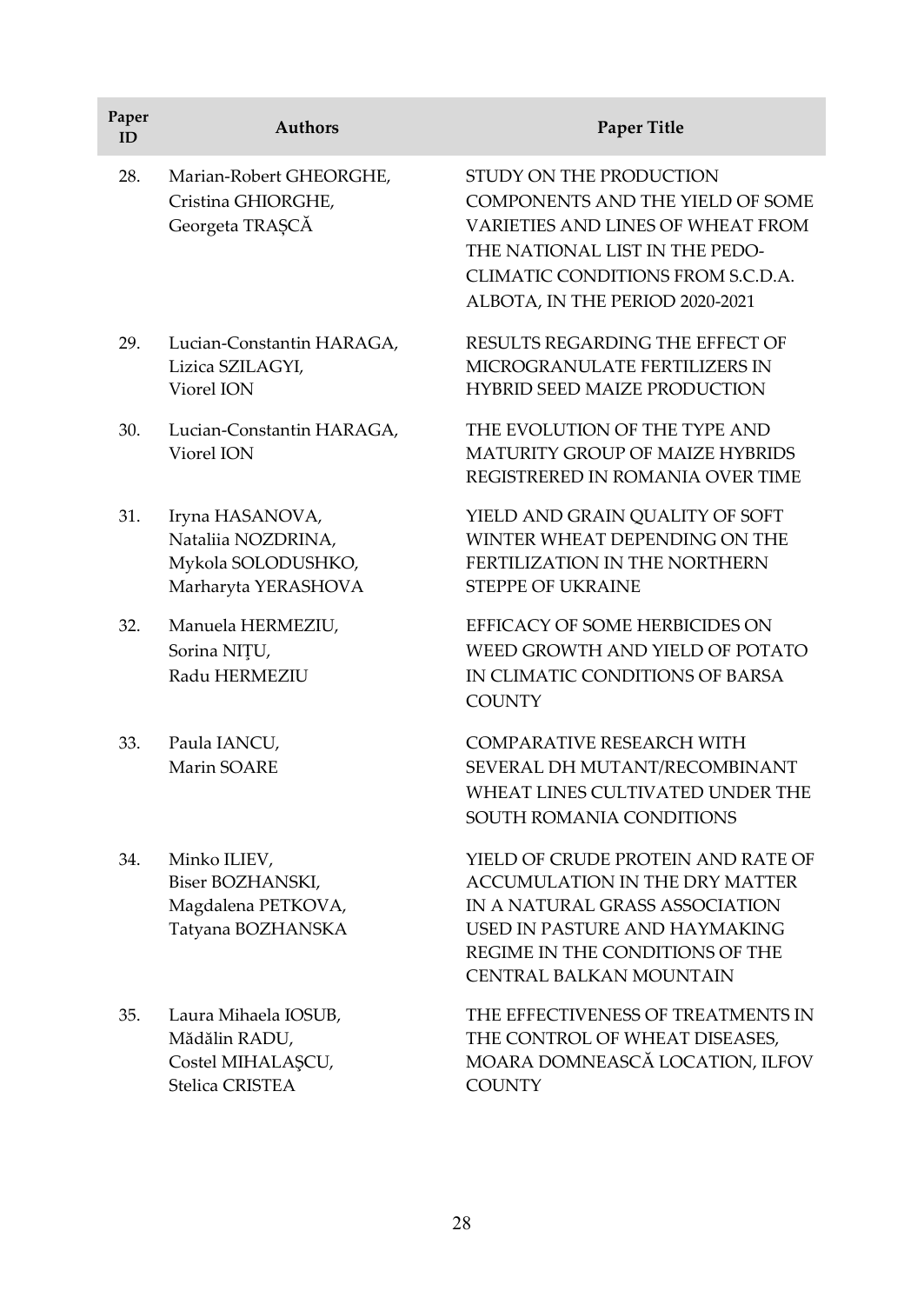| Paper<br>ID | <b>Authors</b>                                                                                             | Paper Title                                                                                                                                                                                                  |
|-------------|------------------------------------------------------------------------------------------------------------|--------------------------------------------------------------------------------------------------------------------------------------------------------------------------------------------------------------|
| 36.         | Atanas IVANOV,<br>Adelina HARIZANOVA                                                                       | THE USE OF AMMONIUM SULPHATE<br>HAS AN ADJUVANT EFFECT ON THE<br>PRODUCTIVITY OF OILSEED RAPE<br>(Brassica napus L.)                                                                                         |
| 37.         | Atanas IVANOV,<br>Adelina HARIZANOVA                                                                       | THE EFFECT OF THE CARBOXYL FATTY<br>ACIDS AS A BIOLOGICAL CONTROL<br>PRODUCT AGAINST Brassicogethes aeneus F.<br><b>ON CANOLA</b>                                                                            |
| 38.         | Agnieszka JAMIOłKOWSKA,<br>Weronika KURSA,<br>Barbara SKWARYłO-BEDNARZ,<br>Marek KOPACKI                   | LABORATORY EVALUATION OF THE<br>SENSITIVITY OF Fusarium spp. STRAINS<br>COLONIZING WINTER WHEAT KERNELS<br>TO SELECTED FUNGICIDE GROUPS                                                                      |
| 39.         | Neli KERANOVA,<br>Marina DRUMEVA-YONCHEVA,<br>Yonko YONCHEV                                                | APPLICATION OF CLUSTER ANALYSIS<br>AND PRINCIPAL COMPONENT<br>ANALYSIS FOR THE STUDY OF<br><b>AGRONOMIC CHARACTERISTICS OF</b><br>VIRGINIA TOBACCO HYBRIDS<br><b>COMBINATION</b>                             |
| 40.         | Yuri KORYAGIN,<br>Evgenya KULIKOVA,<br>Natalya KORYAGINA,<br>Yulia BLINOKHVATOVA,<br>Anton BLINOKHVATOV    | AGROECOLOGICAL ASSESSMENT OF<br>THE INFLUENCE OF MICROBIOLOGICAL<br><b>FERTILIZER ON OIL FLAX VARIETIES</b>                                                                                                  |
| 41.         | Alexandra LEONTE,<br>Simona Florina ISTICIOAIA,<br>Paula Lucelia PINTILIE,<br>Elena TROTUȘ, Margareta NAIE | RESEARCH ON THE EFFECT OF APPLYNG<br>THE SECUIENI METHOD TO THREE<br>VARIETIES OF MONOECIOUS HEMP, IN<br>TERMS OF PRODUCTION (SEED, STEMS,<br>FIBER), IN THE PEDOCLIMATIC<br>CONDITIONS OF A.R.D.S. SECUIENI |
| 42.         | Gabriela LUTĂ,<br>Roxana Maria MADJAR,<br>Daniela BĂLAN,<br>Gina VASILE SCĂEȚEANU,<br>Nicolaie IONESCU     | EFFECT OF FOLIAR FERTILIZATION ON<br>THE QUALITY PARAMETERS OF WHEAT<br><b>AND MAIZE CROPS</b>                                                                                                               |
| 43.         | Roxana Maria MADJAR,<br>Nicolaie IONESCU,<br>Traian Mihai CIOROIANU,<br>Gina VASILE SCĂEȚEANU              | EFFECTIVENESS TESTING OF DIFFERENT<br>ORGANIC FERTILIZERS ON CROP YIELDS<br>UNDER CLIMATIC CONDITIONS OF<br>ARGES COUNTY                                                                                     |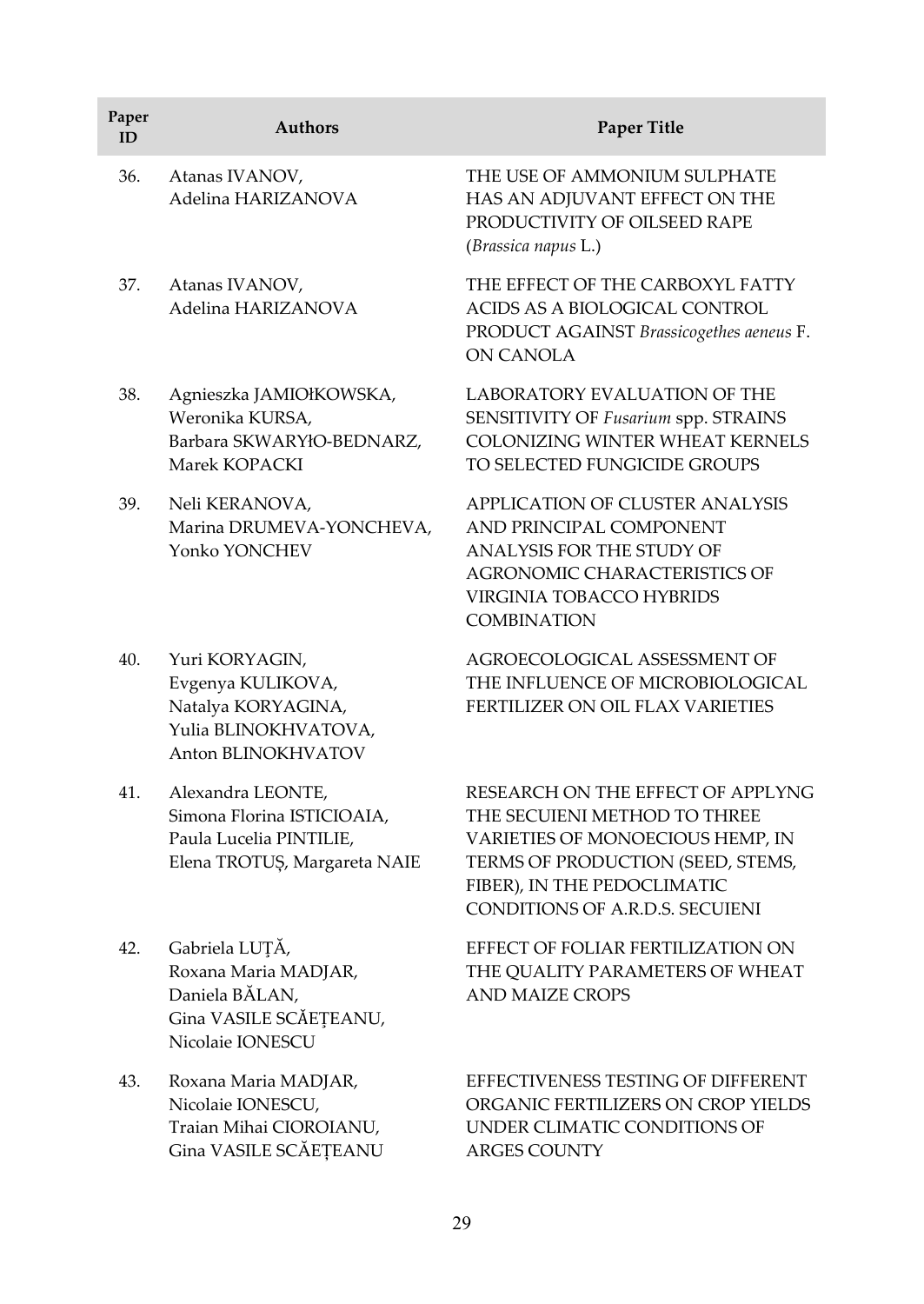| Paper<br>ID | <b>Authors</b>                                                                                      | <b>Paper Title</b>                                                                                                                    |
|-------------|-----------------------------------------------------------------------------------------------------|---------------------------------------------------------------------------------------------------------------------------------------|
| 44.         | Svetlana MANHART,<br>Vanya DELIBALTOVA                                                              | <b>INFLUENCE OF SOME FOLIAR</b><br>TREATMENT PRODUCTS ON<br>PRODUCTIVITY IN CORIANDER<br>VARIETIES (Coriandrum sativum L.)            |
| 45.         | <b>Todor MANILOV</b>                                                                                | BROADLEAF WEEDS CONTROL IN<br><b>WINTER WHEAT</b>                                                                                     |
| 46.         | Victorița MARIN,<br>Viorel ION                                                                      | ROW SPACING AND PLANT DENSITY<br>EFFECT ON YIELD COMPONENTS OF THE<br><b>SUNFLOWER HEAD</b>                                           |
| 47.         | Gheorghe MATEI, Mirela<br>PARASCHIVU, Valentin VLADUȚ,<br>Radu Lucian PÂNZARU,<br>Lorena Diana POPA | NEW GENOTYPES OF SWEET SORGHUM<br>AND THEIR BIOMASS YIELDS IN THE<br>SUSTAINABLE AGRICULTURE SYSTEM                                   |
| 48.         | Alexander MATEV,<br>Gergana ILCHEVA,<br>Velika KUNEVA, Radost<br>PETROVA, Zhivko ZHIVKOV            | CROP RELATIONSHIP "YIELD -<br>EVAPOTRANSPIRATION" FOR COMMON<br><b>BEAN</b>                                                           |
| 49.         | Cristina MELUCĂ,<br>Rodica STURZU,<br>Viorel ION                                                    | ROW SPACING AND PLANT DENSITY<br>EFFECTS AT CASTOR BEAN                                                                               |
| 50.         | Cristina MELUCĂ,<br>Rodica STURZU, Viorel ION                                                       | EFFECTS OF BIOSTIMULANTS<br>APPLICATION AT CASTOR BEAN                                                                                |
| 51.         | Anyo MITKOV                                                                                         | <b>EVALUATION OF SOME SOIL</b><br><b>HERBICIDES AND THEIR</b><br><b>COMBINATIONS IN MAIZE</b>                                         |
| 52.         | Paul-Marius MITRACHE,<br>Valentina NEGULESCU,<br><b>Ion SARACIN</b>                                 | RESEARCH REGARDING THE<br>ACHIEVEMENT OF THE QUALITATIVE<br>PARAMETERS OF WORK ON SEEDLING<br>PLANTING MACHINES                       |
| 53.         | Angelina MUHOVA,<br>Stefka STEFANOVA-DOBREVA                                                        | <b>SEED COTTON YIELD AND YIELD</b><br><b>COMPONENTS AFFECTED BY THE</b><br>MINERAL FERTILIZATION AND THE<br><b>WEATHER CONDITIONS</b> |
| 54.         | Angelina MUHOVA,<br>Stefka STEFANOVA-DOBREVA                                                        | <b>GRAIN YIELDS OF TRITICALE VARIETIES</b><br><b>GROWN UNDER BIOLOGICAL AND</b><br>CONVENTIONAL AGRICULTURE                           |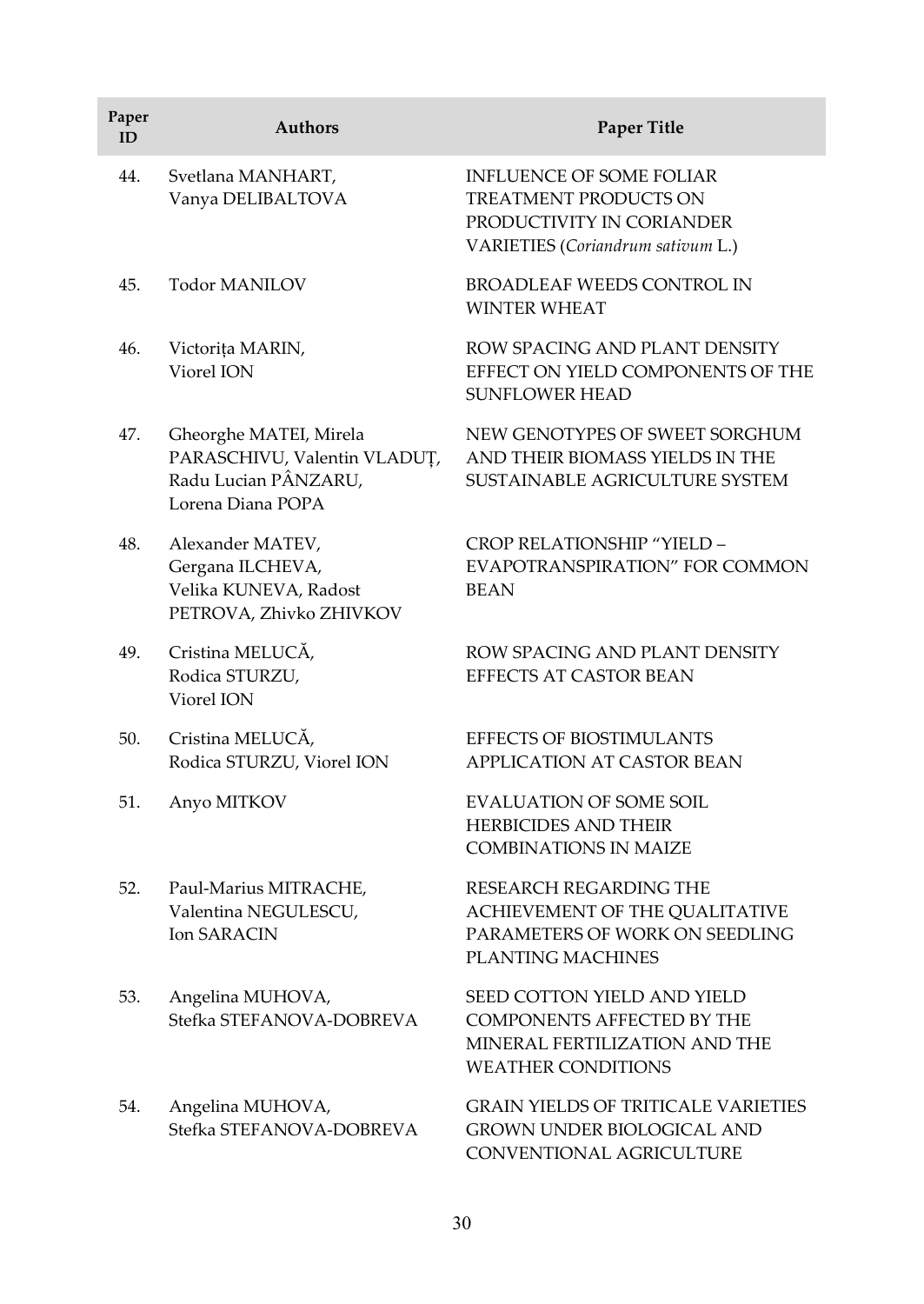| Paper<br>ID | <b>Authors</b>                                                                                                                                   | Paper Title                                                                                                                                   |
|-------------|--------------------------------------------------------------------------------------------------------------------------------------------------|-----------------------------------------------------------------------------------------------------------------------------------------------|
| 55.         | Margareta NAIE,<br>Lorena-Diana POPA,<br>Oana MÎRZAN,<br>Maria Diana BĂRCAN,<br>Alexandra LEONTE,<br>Adriana MUSCALU,<br>Marius Cornel ANTONESCU | THE QUALITY OF MIXTURES OF<br>PERENNIAL GRASSES AND LEGUMES<br>EXPLOITED IN HAY REGIME UNDER<br>CENTRAL OF MOLDOVA CONDITIONS                 |
| 56.         | Galina NAYDENOVA,<br>Biser BOZHANSKI,<br>Tatyana BOZHANSKA                                                                                       | WILD ALFALFA IN THE SEMI-NATURAL<br><b>GRASSLANDS OF CENTRAL NORTHERN</b><br><b>BULGARIA</b>                                                  |
| 57.         | Nesho NESHEV                                                                                                                                     | COMPARISON OF CROP ROTATION VS<br>MONOCULTURE: A SUNFLOWER CASE                                                                               |
| 58.         | Sorina NIȚU,<br>Manuela HERMEZIU,<br>Carmen CHELMEA                                                                                              | STUDY OF SOME GROWTH AND<br>REPRODUCTIVE ELEMENTS IN THE<br>Cassia angustifolia SPECIES                                                       |
| 59.         | Mirela PARASCHIVU,<br>Gheorghe MATEI, Otilia COTUNA,<br>Marius PARASCHIVU,<br>Reta DRĂGHICI                                                      | MANAGEMENT OF PESTS AND<br>PATHOGENS IN RYE CROP IN DRY<br>MARGINAL ENVIRONMENT IN<br>SOUTHERN ROMANIA                                        |
| 60.         | Elena PARTAL                                                                                                                                     | YIELDS AND QUALITY OF WHEAT AND<br>MAIZE CULTURES UNDER THE<br><b>INFLUENCE OF MANAGEMENT</b><br>PRACTICES IN SOUTH AREA OF<br><b>ROMANIA</b> |
| 61.         | Elena PARTAL,<br>Catalin Viorel OLTENACU                                                                                                         | <b>EFFECTS OF AGROTECHNICAL</b><br>MEASURES ON WEED DYNAMICS AND<br><b>WATER BALANCE IN SOIL FOR</b><br><b>DIFFERENT CROPS</b>                |
| 62.         | Paula Lucelia PINTILIE,<br>Mihai TĂLMACIU,<br>Elena TROTUȘ, Roxana Georgiana<br>AMARGHIOALEI,<br>Alexandra LEONTE,<br>Simona Florina ISTICIOAIA  | PARAMETERS ANALYSIS OF THE<br>Ostrinia nubilalis HBN. ATTACK AT MAIZE<br>CROPS IN THE CONDITIONS OF<br><b>CENTRAL MOLDOVA</b>                 |
| 63.         | Silviu-Eugen POPESCU,<br>Stelica CRISTEA                                                                                                         | RESEARCH ON BARLEY DISEASES IN THE<br>CONVENTIONAL CULTURE AND IN THE<br>CONVERSION PERIOD, MURIGHIOL<br>LOCATION, TULCEA COUNTY              |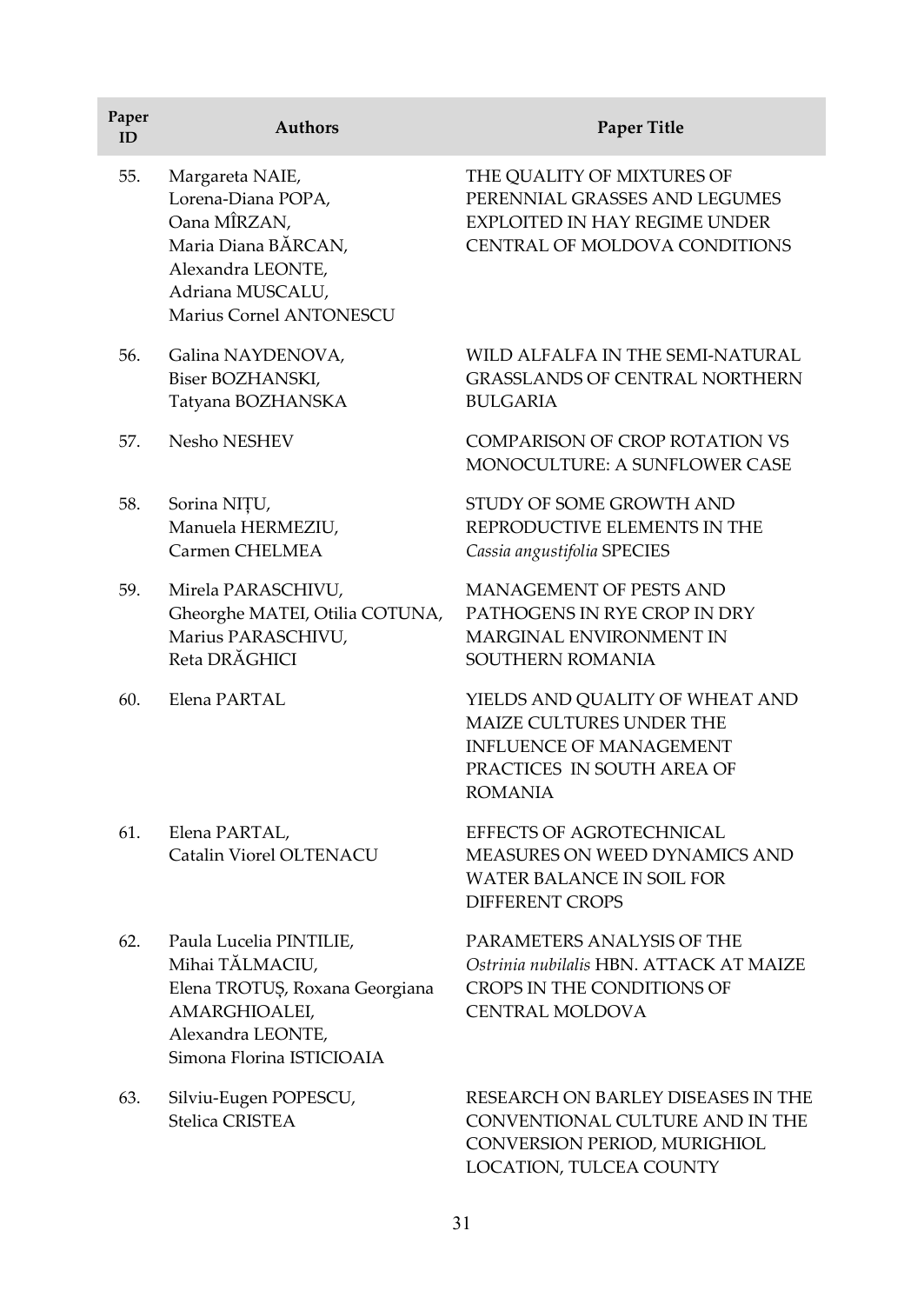| Paper<br>ID | Authors                                                                                                                                  | <b>Paper Title</b>                                                                                                                                                                                     |
|-------------|------------------------------------------------------------------------------------------------------------------------------------------|--------------------------------------------------------------------------------------------------------------------------------------------------------------------------------------------------------|
| 64.         | Abdul QAYYUM,<br>Ayşe CALIK                                                                                                              | <b>IMPACT OF SILVER NANOPARTICLES ON</b><br>GERMINATION INDICES, BIOCHEMICAL<br>AND YIELD RELATED ATTRIBUTES OF<br>WHEAT (Triticum aestivum L.)                                                        |
| 65.         | Ioan RADU,<br>Lorena-Roxana GURAU,<br>Ioana FLORESCU,<br>Andrei TEODORU,<br>Constantina CHIRECEANU                                       | <b>INFLUENCE OF SOWING DATE ON THE</b><br>MORPHOLOGICAL CHARACTERS AND<br>YIELD COMPONENTS ON SUNFLOWER<br><b>HYHBRIDS</b>                                                                             |
| 66.         | Abdul SATTAR                                                                                                                             | <b>APPLICATION OF SILICON AND</b><br><b>BIOCHAR ALLEVIATE THE ADVERSITIES</b><br>OF ARSENIC STRESS IN MAIZE BY<br><b>TRIGGERING THE MORPHO-</b><br>PHYSIOLOGICAL AND ANTIOXIDANTS<br>DEFENSE MECHANISM |
| 67.         | Ahmad SHER                                                                                                                               | FOLIAGE APPLIED ZINC, BORON AND<br>MOLYBDENUM ON YIELD AND QUALITY<br><b>ATTRIBUTE OF SUNFLOWER HYBRIDS</b><br>ON SANDY LOAM SOILS                                                                     |
| 68.         | Radu-Ionuț SIMIONESCU,<br>Vasilica STAN                                                                                                  | PAST, PRESENT AND FUTURE IN THE<br>SUSTAINABLE MANAGEMENT OF<br><b>WEEDS IN AGRICULTURAL CROPS -</b><br>A STUDY ON MEANS AND METHODS<br><b>USED IN CORN CROPS</b>                                      |
| 69.         | Carmen SÎRBU,<br>Traian Mihai CIOROIANU,<br>Nicolae IONESCU,<br>Nicoleta MARIN,<br>Adriana GRIGORE                                       | EFFECTIVENESS OF BIOSTIMULANTS<br>APPLIED TO WHEAT, SUNFLOWER AND<br><b>SOYBEAN CROPS</b>                                                                                                              |
| 70.         | Barbara SKWARYłO-BEDNARZ,<br>Agnieszka JAMIOłKOWSKA,<br>Marek KOPACKI, Patrycja<br>KRASOWSKA, Weronika KURSA                             | EFFECT OF SOIL FERTILIZATION WITH<br>SELENIUM ON THE TOTAL<br>ANTIOXIDANT CAPACITY (TAC) OF<br><b>AMARANTH LEAVES</b>                                                                                  |
| 71.         | Catalina STAN (TUDORA),<br>Adriana MUSCALU,<br>Valentin Nicolae VLĂDUȚ, Carmen<br>POPESCU, Floarea BURNICHI,<br>Florentina ISRAEL-ROMING | COMPARATIVE STUDY OF ESSENTIAL<br>OILS OBTAINED FROM TWO BASIL TAXA                                                                                                                                    |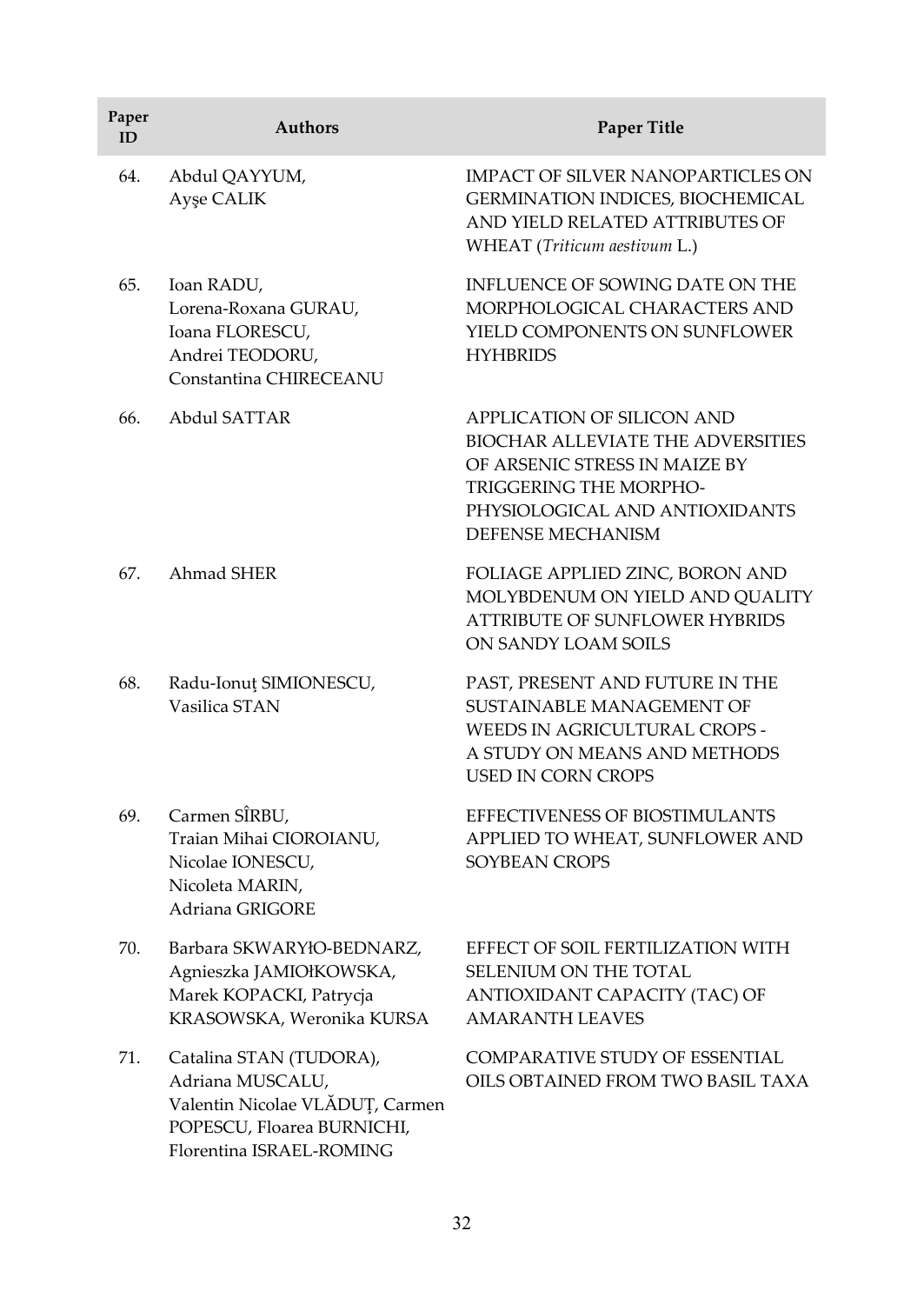| Paper<br>ID | <b>Authors</b>                                                                                                    | Paper Title                                                                                                                        |
|-------------|-------------------------------------------------------------------------------------------------------------------|------------------------------------------------------------------------------------------------------------------------------------|
| 72.         | Stefka STEFANOVA-DOBREVA,<br>Angelina MUHOVA,<br>Bogdan BONCHEV                                                   | NITROGEN AND PHOSPHORUS<br>FERTILIZERS AFFECTING THE QUALITY<br>AND QUANTITY OF THE DURUM WHEAT                                    |
| 73.         | Antoniya STOYANOVA,<br>Velika KUNEVA,<br>Ferihan EMURLOVA,<br>Darina STOYANOVA                                    | ECONOMIC EVALUATION OF THE<br>PRODUCTIVITY OF COMMON WHEAT<br><b>VARIETIES</b>                                                     |
| 74.         | Andreea TICAN,<br>Mihaela CIOLOCA,<br>Carmen Liliana BĂDĂRĂU,<br>Monica POPA                                      | RESEARCH ABOUT INFLUENCE OF<br>VARIETY, CULTURE SUBSTRATE AND<br>NUTRIENT SPACE ON POTATO<br>MINITUBERS PRODUCTION                 |
| 75.         | George TOADER,<br>Catalin-Ioan ENEA,<br>Daniela TRIFAN,<br>Leonard ILIE                                           | RESEARCH ON THE BEHAVIOR OF SOME<br>LEGUME SPECIES IN THE ACTION OF<br>DIFFERENT TYPES OF FERTILIZERS<br>(CHEMICAL VS. BIOLOGICAL) |
| 76.         | Maria TOADER,<br>Emil GEORGESCU,<br>Alina Maria IONESCU,<br>Alina Florentina ŞTEFAN                               | THE INFLUENCE OF TEMPERATURE ON<br><b>VARIOUS FIELD CROPS SEEDS</b><br><b>GERMINATION</b>                                          |
| 77.         | Rodica VÂRBAN,<br>Ioana CRIȘAN,<br>Dan VÂRBAN,<br>Crina MUREȘAN,<br>Alexandru GHETE,<br>Andrei STOIE, Andreea ONA | <b>CULTIVATION POTENTIAL OF CHIA</b><br>(Salvia hispanica L.) IN CLUJ COUNTY                                                       |
| 78.         | Liliana VASILESCU,<br>Eugen PETCU,<br>Alexandrina SÎRBU,<br>Cătălin LAZĂR,<br>Lenuța Iuliana EPURE                | <b>BARLEY YIELD RESPONSE TO</b><br>AGROCLIMATIC INDICES VARIABILITY                                                                |
| 79.         | Katya VASILEVA, Silviya<br>VASILEVA, Milena KOSTOVA,<br>Todorka SREBCHEVA                                         | MONITORING OF BARLEY NET BLOTCH<br>(Pyrenophora teres drechsler) IN BULGARIA                                                       |
| 80.         | Cornelia VOINEA,<br>Cristina MELUCĂ,<br>Leonard ILIE                                                              | EFFECTS OF DIFFERENT SOWING<br>DENSITY IN WINTER WHEAT IN<br>ECOLOGICAL PRODUCTIONS IN TWO<br>DIFFERENT LOCATIONS IN ROMANIA       |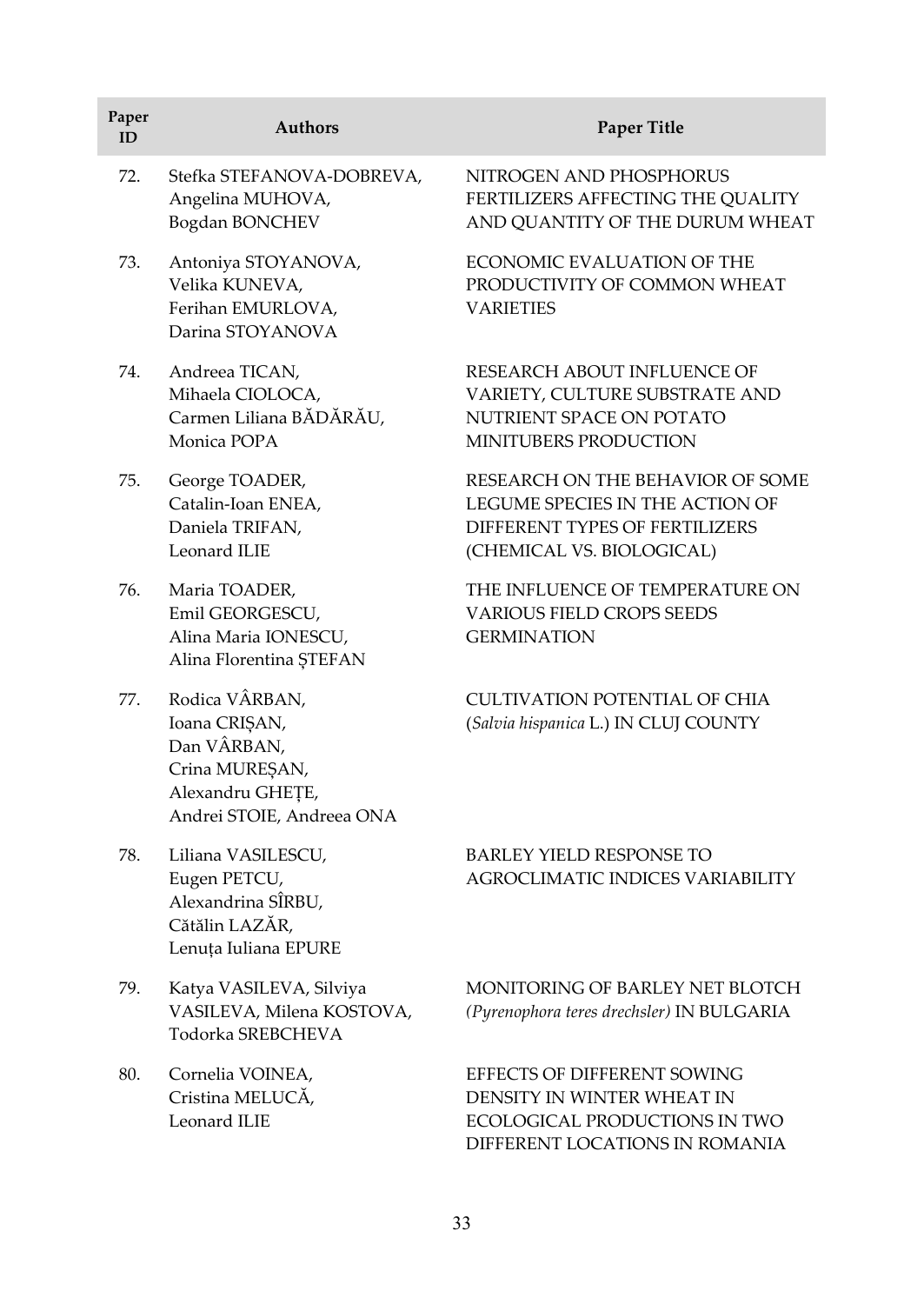| Paper<br>ID | <b>Authors</b>                                                                                                                                                                    | Paper Title                                                                                                                                                      |
|-------------|-----------------------------------------------------------------------------------------------------------------------------------------------------------------------------------|------------------------------------------------------------------------------------------------------------------------------------------------------------------|
| 81.         | Raisa VOZHEHOVA,<br>Yurii LAVRYNENKO,<br>Tetiana MARCHENKO,<br>Olena PILIARSKA, Viktor SHARII,<br>Andrii TYSHCHENKO,<br>Olesia DROBIT,<br>Serhii MISHCHENKO,<br>Mykola GRABOVSKYI | <b>WATER CONSUMPTION AND</b><br>EFFICIENCY OF IRRIGATION OF MAIZE<br><b>HYBRIDS OF DIFFERENT FAO GROUPS IN</b><br>THE SOUTHERN STEPPE OF UKRAINE                 |
| 82.         | Raisa VOZHEHOVA,<br>Vira BOROVIK,<br>Serhiy KOKOVIKHIN,<br>Iryna BILIAIEVA,<br>Olena KOKOVIKHINA,<br>Lubov BOIARKINA,<br>Olena SHKODA                                             | <b>EVALUATION OF COTTON GENE POOL</b><br>SAMPLES IN DIFFERENT YEARS OF HEAT<br>SUPPLY IN THE CONDITIONS OF THE<br>SOUTHERN STEPPE OF UKRAINE                     |
| 83.         | Mariyan YANEV                                                                                                                                                                     | HERBICIDAL WEED CONTROL IN<br>WINTER WHEAT (Triticum aestivum L.)                                                                                                |
| 84.         | Tsenka ZHELYAZKOVA,<br>Mariya GERDZHIKOVA,<br>Stanislava ATANASOVA                                                                                                                | INFLUENCE OF LIQUID ORGANIC<br>FERTILIZERS ON THE YIELD STRUCTURE<br>CHARACTERISTICS AND PRODUCTIVITY<br>OF CHICKPEA (Cicer arietinum L.)                        |
| 85.         | Tsenka ZHELYAZKOVA,<br>Mariya GERDZHIKOVA                                                                                                                                         | INFLUENCE OF FERTILIZATION WITH<br>LIQUID ORGANIC FERTILIZER ON THE<br>PRODUCTIVITY AND BOTANICAL<br><b>COMPOSITION OF NATURAL</b><br>Agropyron repens GRASSLAND |

## **MISCELLANEOUS**

| Arina Oana ANTOCE,     | CHITOSAN TREATMENTS IN ORGANIC       |
|------------------------|--------------------------------------|
| Victoria ARTEM,        | VINEYARD AND THEIR IMPACT ON THE     |
| George Adrian COJOCARU | <b>COLOUR AND SENSORY PARAMETERS</b> |
|                        | OF FETEASCA NEAGRA WINES             |
|                        |                                      |
| Arina Oana ANTOCE,     | THE INFLUENCE OF CHITOSAN            |
| Victoria ARTEM,        | TREATMENTS IN ORGANIC FETEASCA       |
| George Adrian COJOCARU | NEAGRA VINEYARD ON THE AROMATIC      |
|                        |                                      |

PROFILE OF WINES EVALUATED BY

ELECTRONIC NOSE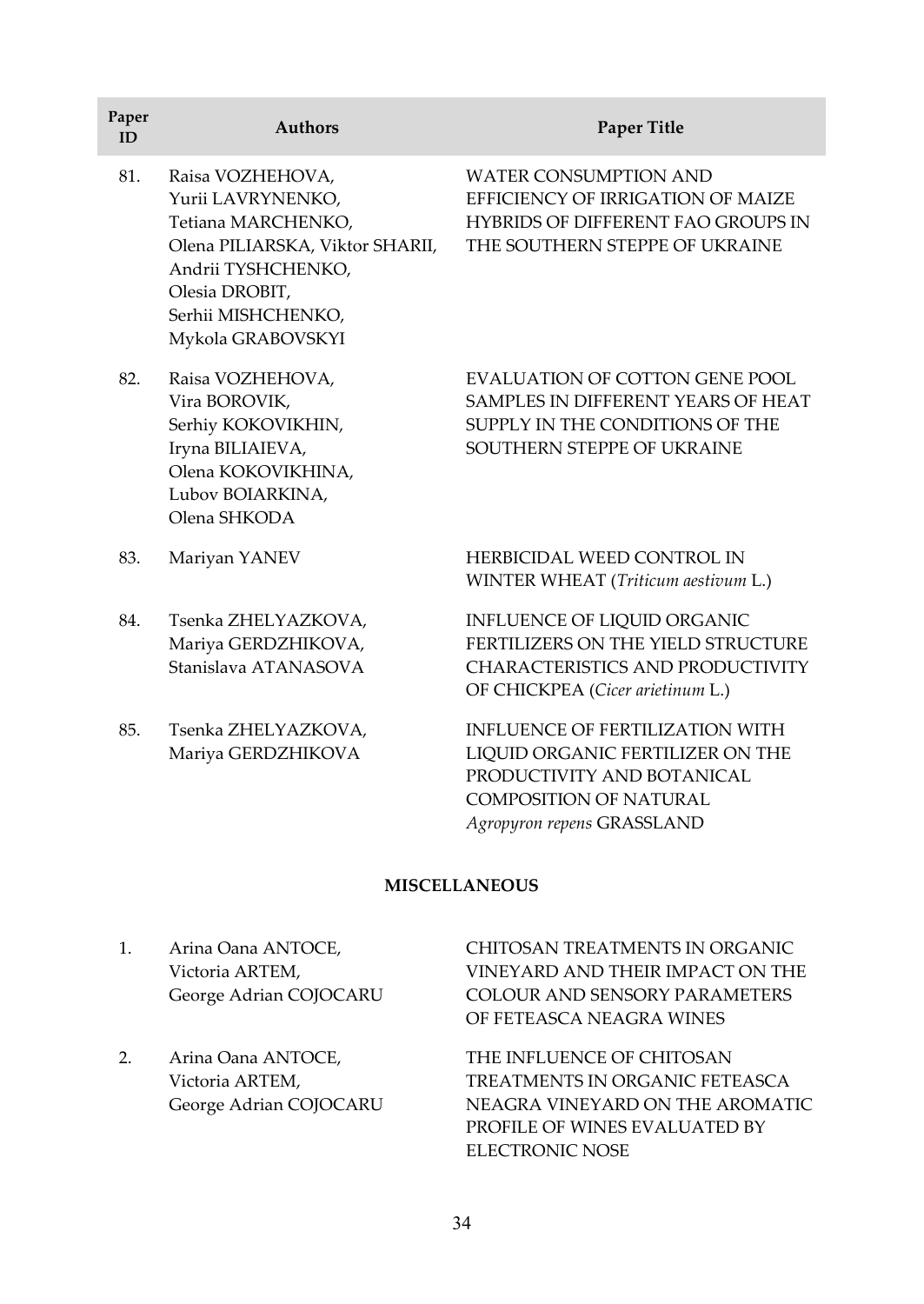| Paper<br>ID | <b>Authors</b>                                                                                                                          | <b>Paper Title</b>                                                                                                                                          |
|-------------|-----------------------------------------------------------------------------------------------------------------------------------------|-------------------------------------------------------------------------------------------------------------------------------------------------------------|
| 3.          | Elena BONCIU,<br>Cătălin Aurelian ROȘCULETE,<br>Aurel Liviu OLARU,<br>Elena ROȘCULETE                                                   | CHANGES IN THE QUALITY OF FOOD<br>DURING STORAGE AND THE MAIN<br>DETERMINING FACTORS                                                                        |
| 4.          | Traian Mihai CIOROIANU,<br>Carmen SÎRBU,<br>Daniela MIHALACHE                                                                           | ESTIMATION OF MEASUREMENT<br>UNCERTAINTY FOR POTASSIUM IN<br>ORGANO-MINERAL FERTILIZERS                                                                     |
| 5.          | Natalia CÎRLIG                                                                                                                          | ENTOMOFAUNISTIC STUDY ON THE<br>SPECIES Silphium perfoliatum L. IN THE<br>REPUBLIC OF MOLDOVA                                                               |
| 6.          | Madălina COVRIG (PRESECAN),<br>Ilie COVRIG,<br>Camelia OROIAN                                                                           | <b>EXPLOTATION OPPORTUNITY FOR</b><br>WOODEN MASS BY MULTIFUNCTIONAL<br>MACHINERY                                                                           |
| 7.          | Cristian Mihai ENESCU                                                                                                                   | WHICH WOODY SPECIES SHOULD BE<br><b>USED FOR AFFORESTATION OF</b><br>HOUSEHOLD DUMPS CONSISTING OF<br>DEMOLITION MATERIALS MIXED WITH<br>ORGANIC MATERIALS? |
| 8.          | Dimitar KEHAYOV,<br>Ilian BOJKOV,<br><b>Ivan ZAHARIEV</b>                                                                               | DETERMINING THE SEEDS SOWN PER<br>REVOLUTION OF THE SOWING<br><b>APPARATUS</b>                                                                              |
| 9.          | Mariana NICULESCU                                                                                                                       | Datura wrightii Regel. INVASIVE PLANT IN<br>OLTENIA, ROMANIA                                                                                                |
| 10.         | Marilena ONETE, J.<br>Owen MOUNTFORD,<br>Florian BODESCU,<br>Luiza-Silvia CHIRIAC,<br>Minodora MANU                                     | THE VEGETATION CHARACTERISTICS OF<br>A POLLUTED SMALL RIVER (GLAVACIOC<br>RIVER) FROM ROMANIAN PLAIN                                                        |
| 11.         | Camelia OROIAN,<br>Iulia MUREȘAN,<br>Ioan Gheorghe OROIAN,<br>Ilie COVRIG,<br>Bianca MOLDOVAN,<br>Madalina COVRIG,<br>Iulia Diana ARION | <b>BIODYNAMIC AGRICULTURE AN</b><br>ALTERNATIVE TO CONVENTIONAL<br><b>AGRICULTURE: A CASE STUDY OF</b><br>TRANSILVANYA AREA, ROMANIA                        |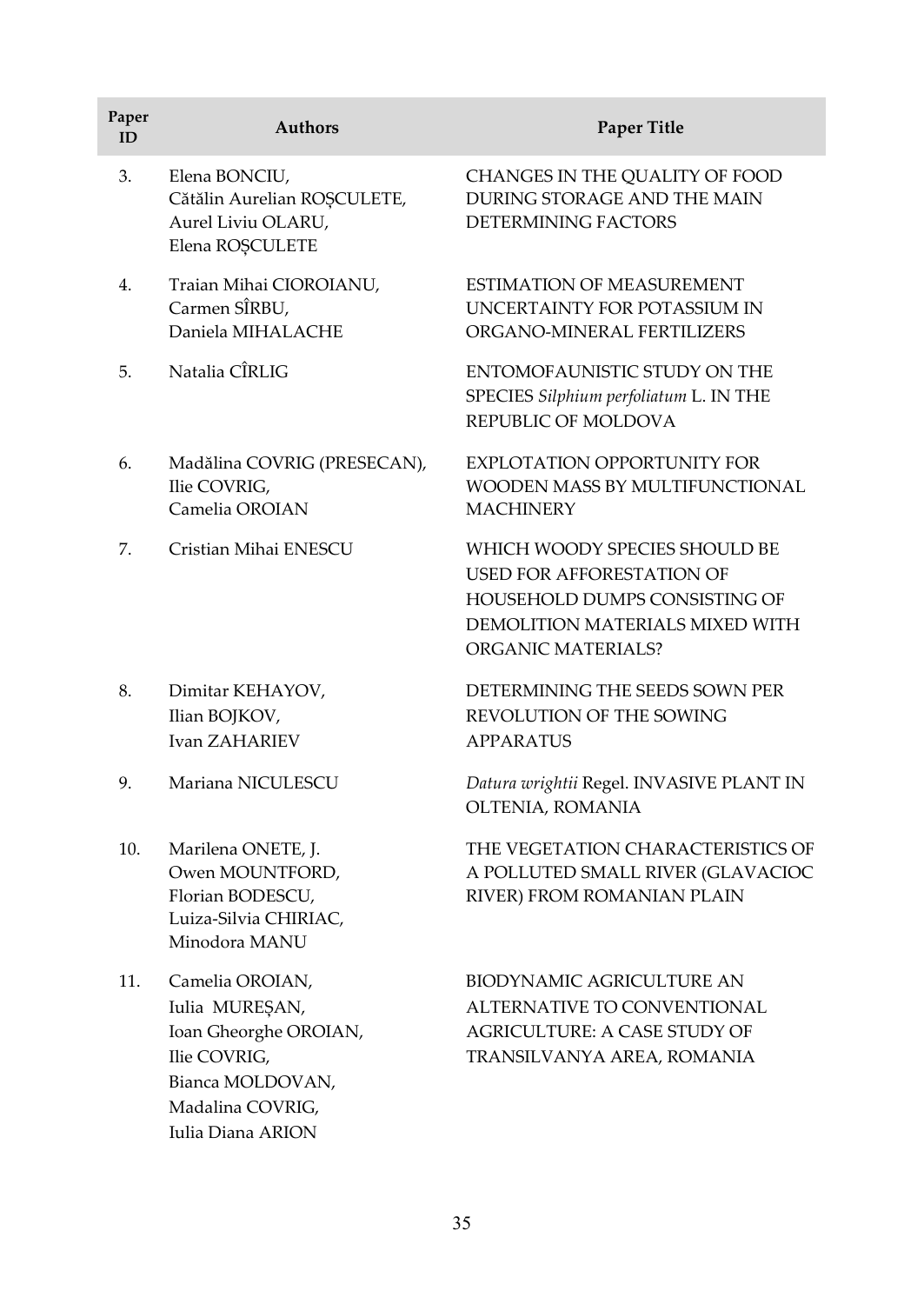| Paper<br>ID | <b>Authors</b>                                                                                                                                                                            | <b>Paper Title</b>                                                                                                                                            |
|-------------|-------------------------------------------------------------------------------------------------------------------------------------------------------------------------------------------|---------------------------------------------------------------------------------------------------------------------------------------------------------------|
| 12.         | Elisabeta Elena POPA,<br>Mihaela GEICU-CRISTEA,<br>Paul Alexandru POPESCU,<br>Amalia Carmen MITELUȚ,<br>Mihaela Cristina DRĂGHICI,<br>Silvana Mihaela DĂNĂILĂ-<br>GUIDEA, Mona Elena POPA | METHODS USED FOR ECOTOXICITY<br>ASSESSMENT OF POLYMERIC<br>PACKAGING MATERIALS                                                                                |
| 13.         | Monica POPA,<br>Mihaela CIOLOCA,<br>Andreea TICAN,<br>Aurelia DIACONU,<br>Alina PARASCHIV                                                                                                 | IN VITRO PROPAGATION OF SWEET<br>POTATO VARIETIES USING AXIAL<br>SHOOTS AS A SOURSCE OF EXPALNTS<br>AND THEIR ANALYSIS BY COMPARING<br>SOME GROWTH PARAMETERS |
| 14.         | Emilia Brînduşa SĂNDULESCU,<br>Elena Loredana SFETCU,<br>Mala-Maria STAVRESCU-<br><b>BEDIVAN</b>                                                                                          | MACROMYCETES RECORDED IN THE<br>CAMPUS OF THE UNIVERSITY OF<br><b>AGRONOMIC SCIENCES AND</b><br>VETERINARY MEDICINE OF BUCHAREST:<br>PRELIMINARY DATA         |
| 15.         | Ramona ŞTEF,<br>Dan MANEA,<br>Ioana GROZEA,<br>Raul CHIFAN,<br>Bogdan GHEORGHESCU,<br>Gicu-Gabriel ARSENE,<br>Alin CARABET                                                                | Asclepias syriaca A NEW SEGETAL SPECIES<br><b>IN ROMANIA</b>                                                                                                  |
| 16.         | Maria - Cristina ȚANE<br>(LUMÎNARE)                                                                                                                                                       | THE MAIN FUNGAL DISEASES IN<br>STRAWBERRIES CROP - REVIEW                                                                                                     |
| 17.         | Andreea TICAN,<br>Mihaela CIOLOCA,<br>Carmen Liliana BĂDĂRĂU,<br>Nina BĂRĂSCU, Monica POPA                                                                                                | OBTAINING POTATO MICROTUBERS<br>UNDER THE INFLUENCE OF OSMOTIC<br>AGENTS IN DIFFERENT<br><b>CONCENTRATIONS</b>                                                |
| 18.         | Galin TIHANOV,<br>Galya HRISTOVA,<br>Ivan GADZHEV,<br>Manol DALLEV                                                                                                                        | <b>INFLUENCE OF OPERATING</b><br>TEMPERATURE AND FUEL<br><b>CONSUMPTION ON ADBLUE®</b><br>CONSUMPTION DURING SOWING OF<br><b>SILAGE CORN</b>                  |